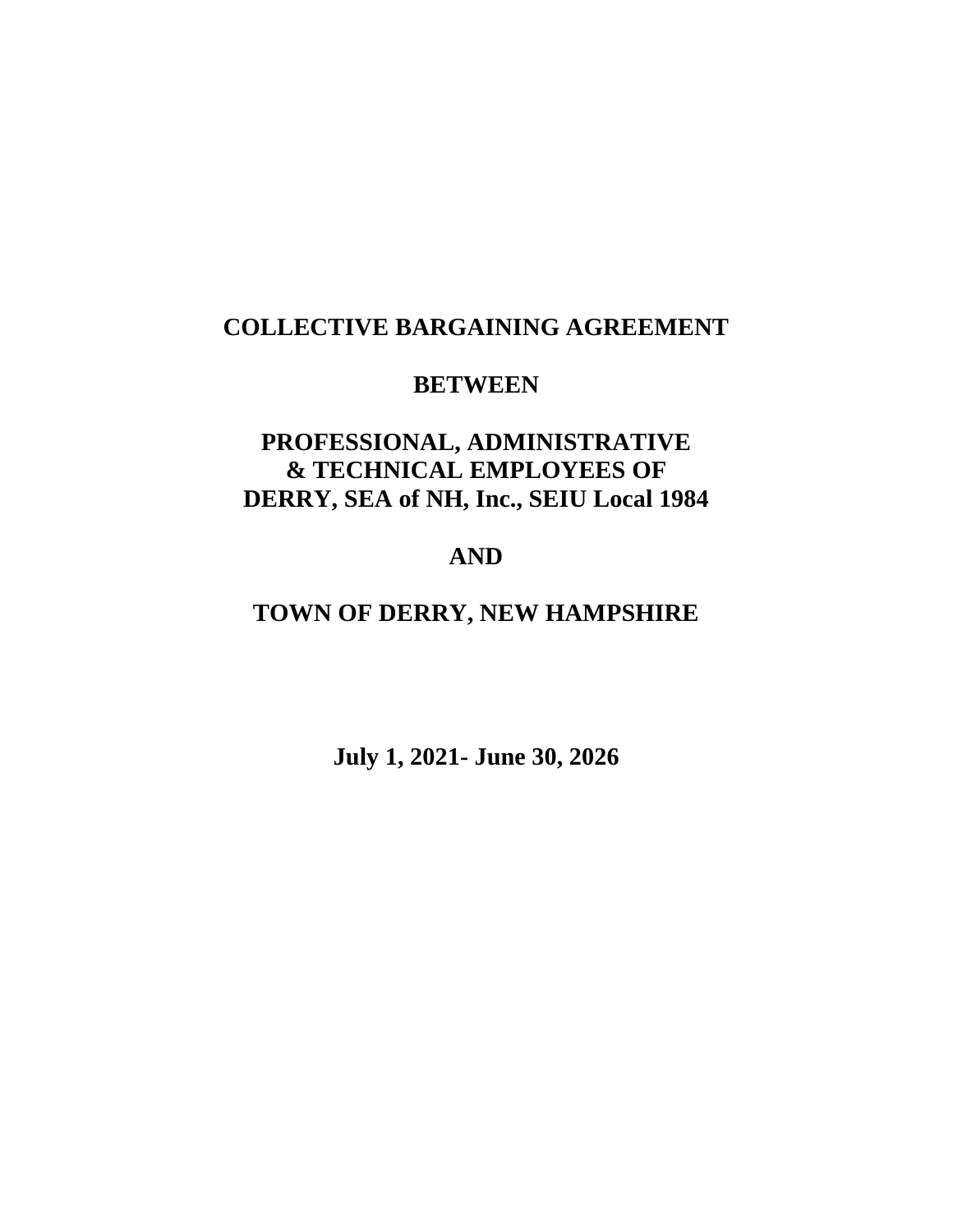| I.              |  |
|-----------------|--|
| $\mathbf{II}$ . |  |
| Ш.              |  |
| IV.             |  |
| V.              |  |
| VI.             |  |
| VII.            |  |
| VIII.           |  |
| IX.             |  |
| Χ.              |  |
| XI.             |  |
| XII.            |  |
| XIII.           |  |
| XIV.            |  |
| XV.             |  |
| XVI.            |  |
| XVII.           |  |
| XVIII.          |  |
| XIX.            |  |
| XX.             |  |
| XXI.            |  |
| XXII.           |  |
| XXIII.          |  |
| XXIV.           |  |
| XXV.            |  |
| XXVI.           |  |
| XXVII.          |  |
| XXVIII.         |  |
| XXIX.           |  |
| XXX.            |  |
| XXXI.           |  |
| XXXII.          |  |
| Appendix A      |  |
| Appendix B      |  |
| Appendix C      |  |
| Appendix D      |  |
| Appendix E      |  |

### **TABLE OF CONTENTS**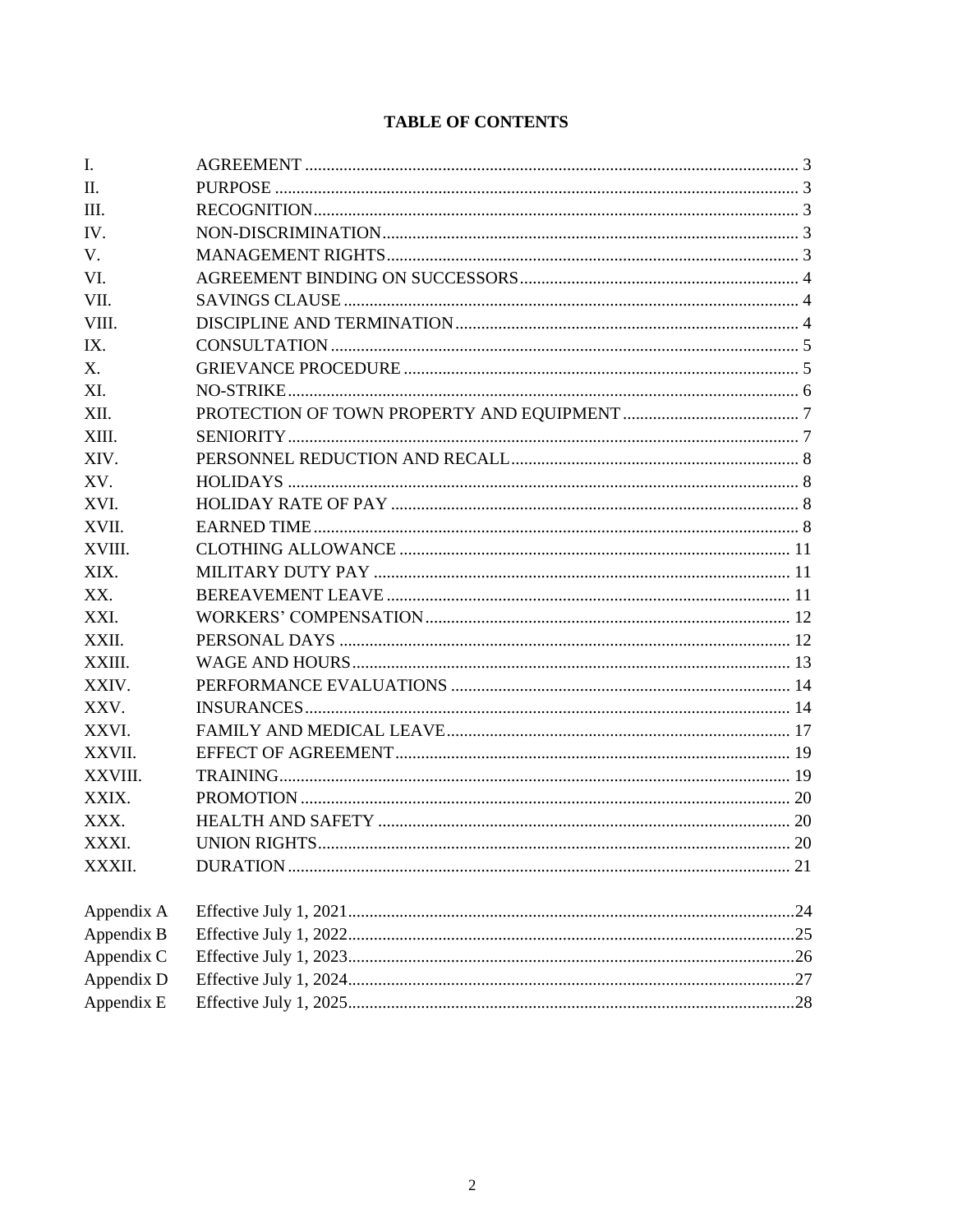#### **I. AGREEMENT**

This Agreement between the Professional, Administrative and Technical Employees of Derry, SEA of NH, Inc., SEIU Local 1984 (hereinafter called the "Union") and Town of Derry, New Hampshire (hereinafter called the "Town") is made and entered into on this **21st** day of **June, 2021.**

#### **II. PURPOSE**

The general purpose of this Agreement is to set forth agreements reached between the Town and the Union with respect to wages, hours, and other terms and conditions of employment for Union personnel in the bargaining unit described in the Recognition clause.

#### **III. RECOGNITION**

- 1. The Town recognizes the Union as the exclusive bargaining agent in accordance with RSA-273:A for all full-time, permanent employees of the Town listed in the wage scales.
- 2. It is understood that nothing contained in this Article shall be construed to prevent the Town or appropriate representatives thereof from meeting with any individual or organization to hear views on any matters, except that as to matters so presented which are proper subject of collective negotiations, and covered by a term of this Agreement, any changes shall be made only through negotiations and agreement with the Union.

#### **IV. NON-DISCRIMINATION**

The Town and the Union agree that the provisions of this Agreement shall be applied to all employees without discrimination due to age, sex, transgender status, race, color, creed, marital status, familial status, physical or mental disability, pregnancy, national origin or ancestry, sexual orientation, religious belief, any other legally protected classification, or membership or non-membership in the Union.

### **V. MANAGEMENT RIGHTS**

- 1. The parties agree that all the rights and responsibilities of the Town which have not been specifically provided for in this Agreement are retained in the sole discretion of the Town whose right to determine and structure the goals, purposes, functions, and policies of the Town without prior negotiations with the Union and without being subject to the grievance and arbitration procedures of this Agreement shall include but not be limited to the following:
	- a) The right to direct employees; to determine qualifications, promotional criteria, hiring criteria, standards for work, and to hire, promote, transfer, assign, retain employees in positions; and to suspend, discharge or take other disciplinary actions against an employee for proper and just cause, subject to the other provisions of this Agreement, including grievance and arbitration;
	- b) The right to relieve an employee from work because of lack of work or other legitimate reasons;
	- c) The right to take such action as in its judgment it deems necessary to maintain the efficiency of Town operations;
	- d) The right to determine the means, methods, budget, and financial procedures, and personnel by which the Town operations are to be conducted;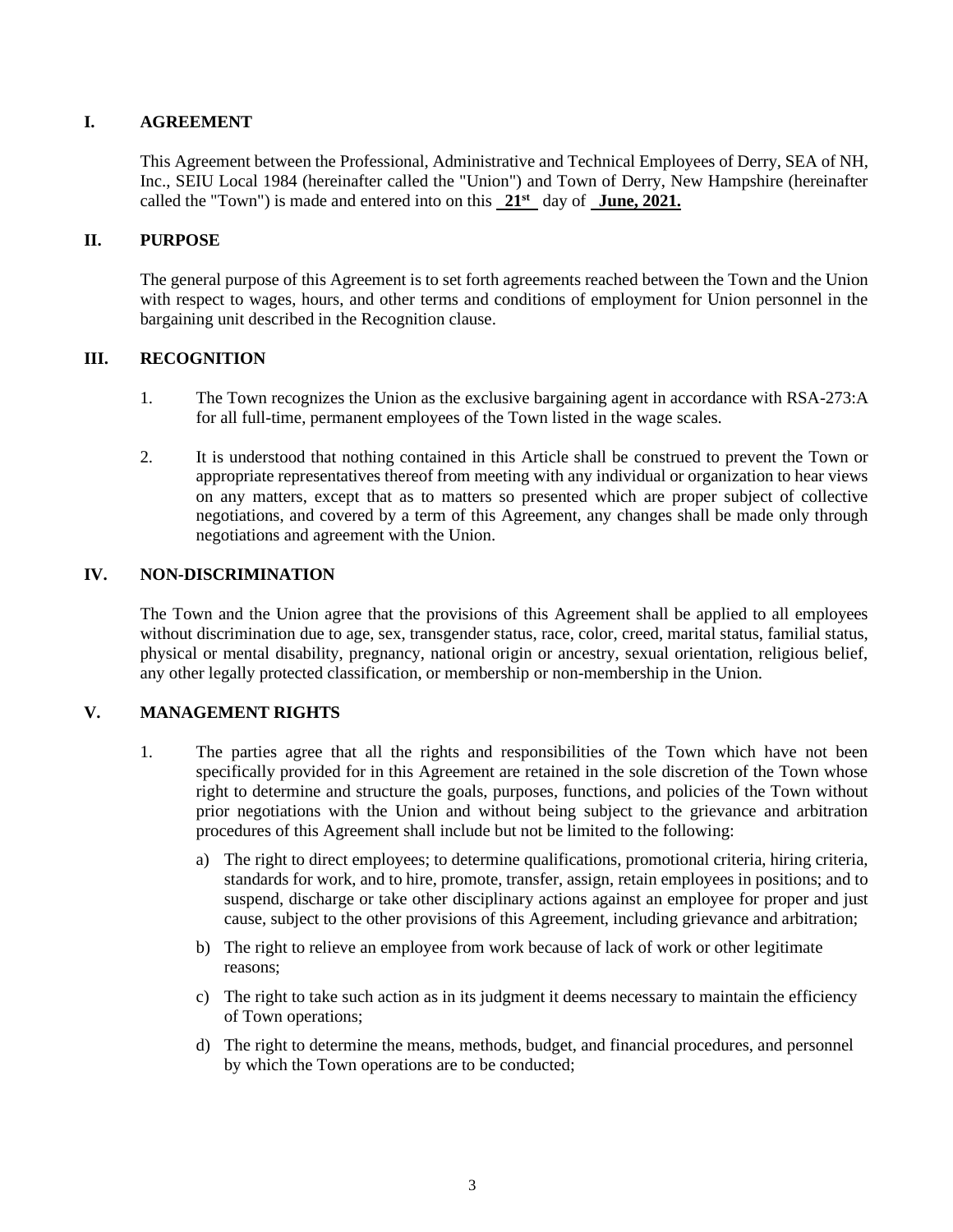- e) The right to take such action as may be necessary to carry out the missions of the Town in case of emergencies;
- f) The right to make rules, regulations, and policies not inconsistent with the provisions of this Agreement and to require compliance therewith; and the right to subcontract.
- 2. The exercise of the management rights and responsibilities of the Town set forth hereby except discipline and discharge, shall not be subject to the grievance procedures set forth in this Agreement, except that where a management right is specifically required to be exercised in accordance with a specified procedure as provided in this Agreement, grievances alleging a failure to comply with such procedures will be subject to Grievance Article X of this Agreement.
- 3. Nothing in this Agreement shall be construed to limit the right of the Town to exercise its sole and exclusive judgment in any and all emergency situations.
- 4. The Town shall notify the Union of any new job position/classifications created in the future, and the Parties shall attempt to make a joint determination whether said position/classification is subject to this Contract on the basis of the nature of the position and responsibilities there under. Such determination shall be subject to PELRB rules concerning modification of bargaining units.

#### **VI. AGREEMENT BINDING ON SUCCESSORS**

This Agreement shall be binding upon the successor and assigns of the parties hereto, and no provisions, terms, or obligations herein contained shall be affected, modified, altered or changed in any respect whatsoever.

#### **VII. SAVINGS CLAUSE**

If any provision of this Agreement, or the applications of such provision, should be rendered, or declared invalid by any court action or by reason of any existing or subsequently enacted legislation, the remaining parts or portions of this Agreement shall remain in full force and effect.

#### **VIII. DISCIPLINE AND TERMINATION**

- 1. An employee may be disciplined or terminated/dismissed if there is found to be just cause for such action. Just cause shall include but not be limited to the following:
	- a) medically diagnosed incapacity to perform assigned duties;
	- b) incompetence;
	- c) behavior incompatible with effective conduct of work;
	- d) behavior detrimental to the Town or
	- e) failure to carry out assigned duties;
	- f) excessive absenteeism;
	- g) excessive tardiness;
	- h) insubordination.
- 2. All disciplinary actions, including references to oral reprimands, shall be written and shall be placed in the employee's personnel file at the time they are given. Such actions shall narrowly and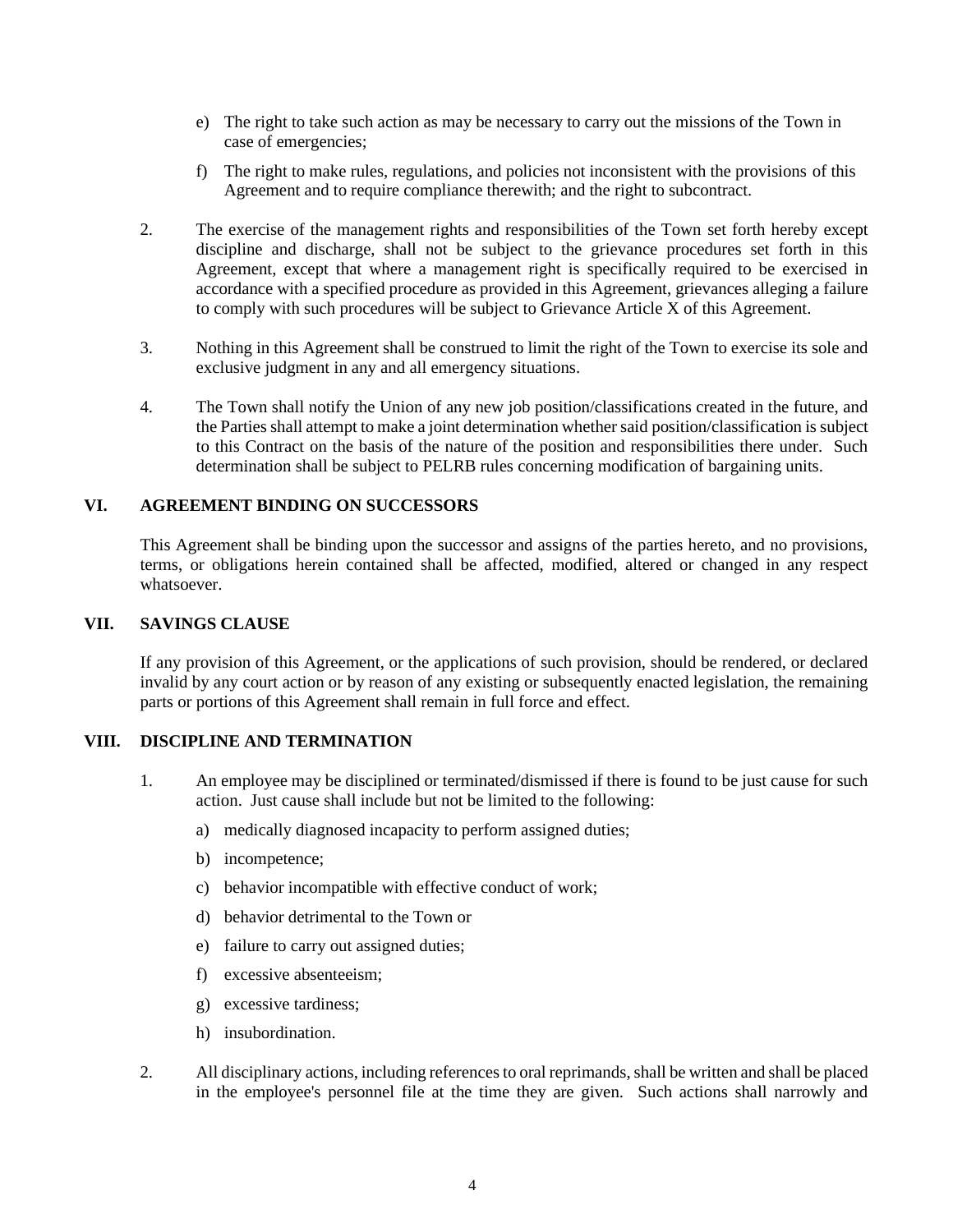specifically identify the alleged action or non-action for which the discipline is being given, and shall cite the particular contract provision, practice or published rule or regulation which is alleged to have been violated. The effected employee and the Union shall each receive a copy of any such action(s) by the Town.

- 3. The Parties jointly recognize the deterrent value and necessity of the ability to impose disciplinary action. Accordingly, the Town will:
	- a) Act to impose discipline within a reasonable time of the offense;
	- b) Apply discipline with a view toward uniformity and consistency;
	- c) Impose a procedure of progressive discipline including the following actions:
		- 1. Oral warning (with written documentation if appropriate)
		- 2. Written warning
		- 3. Suspension without pay
		- 4. Dismissal

The Parties agree that there will be appropriate cases that will warrant the Town by-passing some of the above progressive disciplinary steps.

#### **IX. CONSULTATION**

- 1. Representatives of the Union may meet with their respective Department Head to discuss matters of concern.
- 2. However, official grievances must be submitted in accordance with the procedure contained in this Agreement.

#### **X. GRIEVANCE PROCEDURE**

1. Definition:

A grievance under this Article is defined as an alleged violation of any provision of this Agreement in which the individual grievant alleges a personal loss or injury, or action by the Town (or its representative) which contradicts the language of this agreement.

Verbal Proceeding (Informal):

An employee who has a "complaint" must take up the complaint with his/her immediate supervisor verbally before he/she can process the complaint as a formal grievance. The immediate supervisor shall give his/her answer within five (5) days. It is anticipated that nearly all complaints can be resolved informally without grievance.

Each unresolved grievance must be submitted in writing by the Union and must contain a statement of the fact surrounding the grievance, the provision(s) of this Agreement allegedly violated, the relief requested and the extent to which the grievant has sought an informal adjustment of the grievance.

- 2. Formal Procedure:
	- Step 1 An employee desiring to process a Grievance must file a written statement of the Grievance with the immediate Supervisor no later than ten (10) days after the employee knew of the facts on which the Grievance is based and in no case, no more than three (3) months from the occurrence. The Department Head shall meet the employee within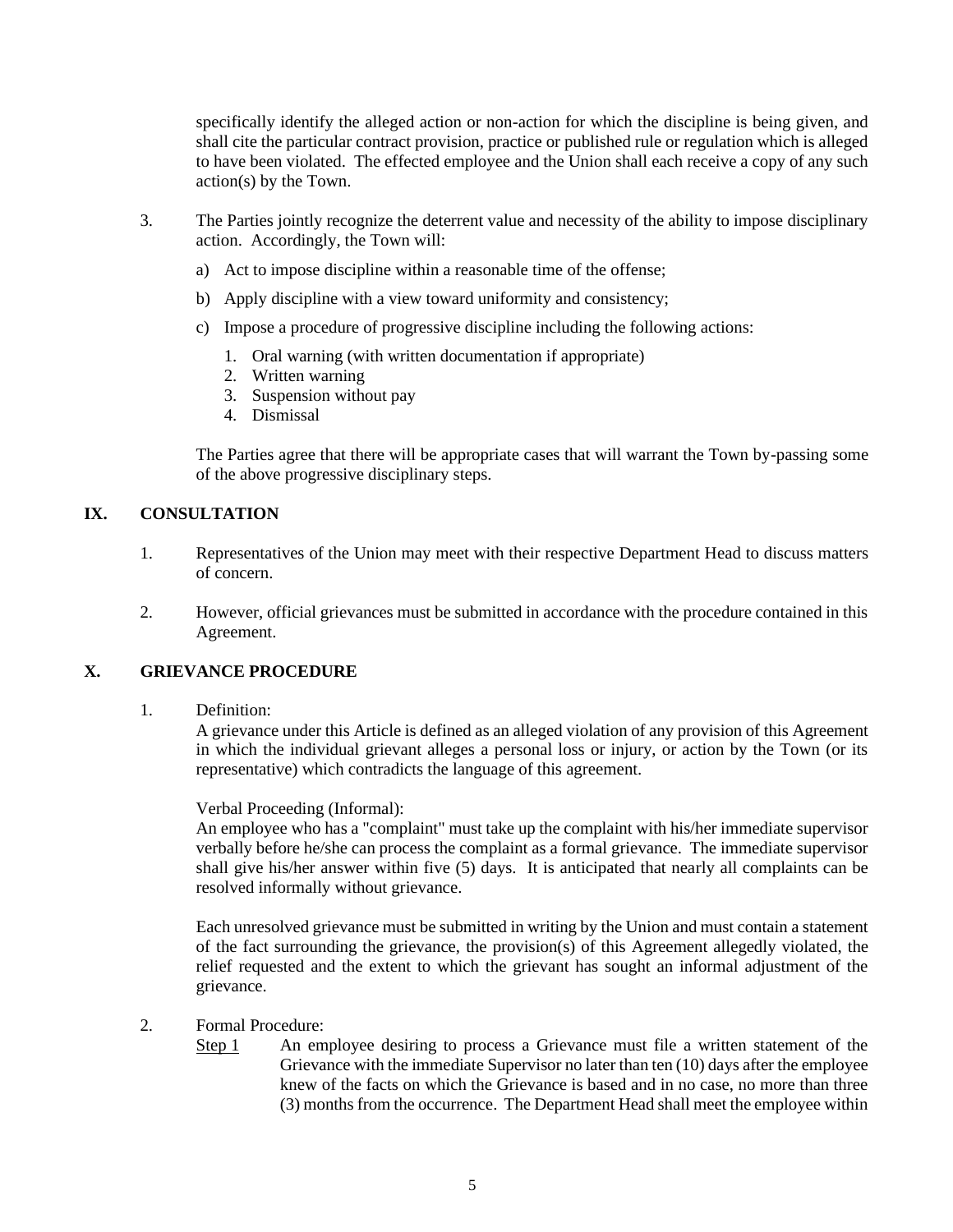five (5) days following receipt of the Notice and shall give a written decision within five (5) days thereafter.

- Step 2 If the employee is not satisfied with the decision at Step 1, he may file, within ten  $(10)$ days following the decision, a written appeal with the Town Administrator, setting forth the specific reasons why he/she believes the Agreement is being violated by the Town action in question. (If the Town Administrator is the direct supervisor, then the employee may go directly to Step 3). Within ten (10) days following receipt of the appeal the Department Head or Town Administrator shall meet with the employee and shall give a written decision with five (5) days thereafter.
- Step 3 Grievance Mediation can take place after the last step of the in-house grievance procedure before arbitration if agreed by both parties. Mediator services through the Federal Mediation and Conciliation Service shall be used.
- Step 4 If the employee is not satisfied with the decision of the Department Head or Town Administrator, he/she may file within twenty (20) days following receipt of the decision, a request for arbitration to the American Arbitration Association under its rules and regulations. The decision of the arbitrator shall be final and binding on the parties subject to the provisions of RSA 542.
- 3. The cost of arbitration shall be borne by the party for whom the arbitration has ruled against.
- 4. The foregoing time limitations may be extended by mutual agreement of the parties. Such extension shall be agreed to in writing.
- 5. Failure of the grievant to abide by the time limits set out in this Article shall result in the grievance being deemed settled on the basis of the last decision made by the appropriate "hearing officer", and failure of the Town to respond in timely fashion shall permit the grievance to go to the next step.
- 6. If the employee so indicates, he/she may be represented by the Union at any formal step of the grievance procedure. The Union shall designate a Grievance Committee which shall consist of not more than two (2) persons excluding the grievant and the Union's counsel if any.
- 7. The Arbitrators authority shall be limited to the interpretation of the specific terms of this Agreement and shall have no power to change or alter its terms.
- 8. Time limits specified herein shall mean working days.

#### **XI. NO-STRIKE**

The Union and its members agree not to cause, condone, sanction or participate in any strike, walkout, slowdown or work stoppage or other form of concerted effort.

The Union and its members agree that each and every employee violating this Article shall be subject to disciplinary action by the Town.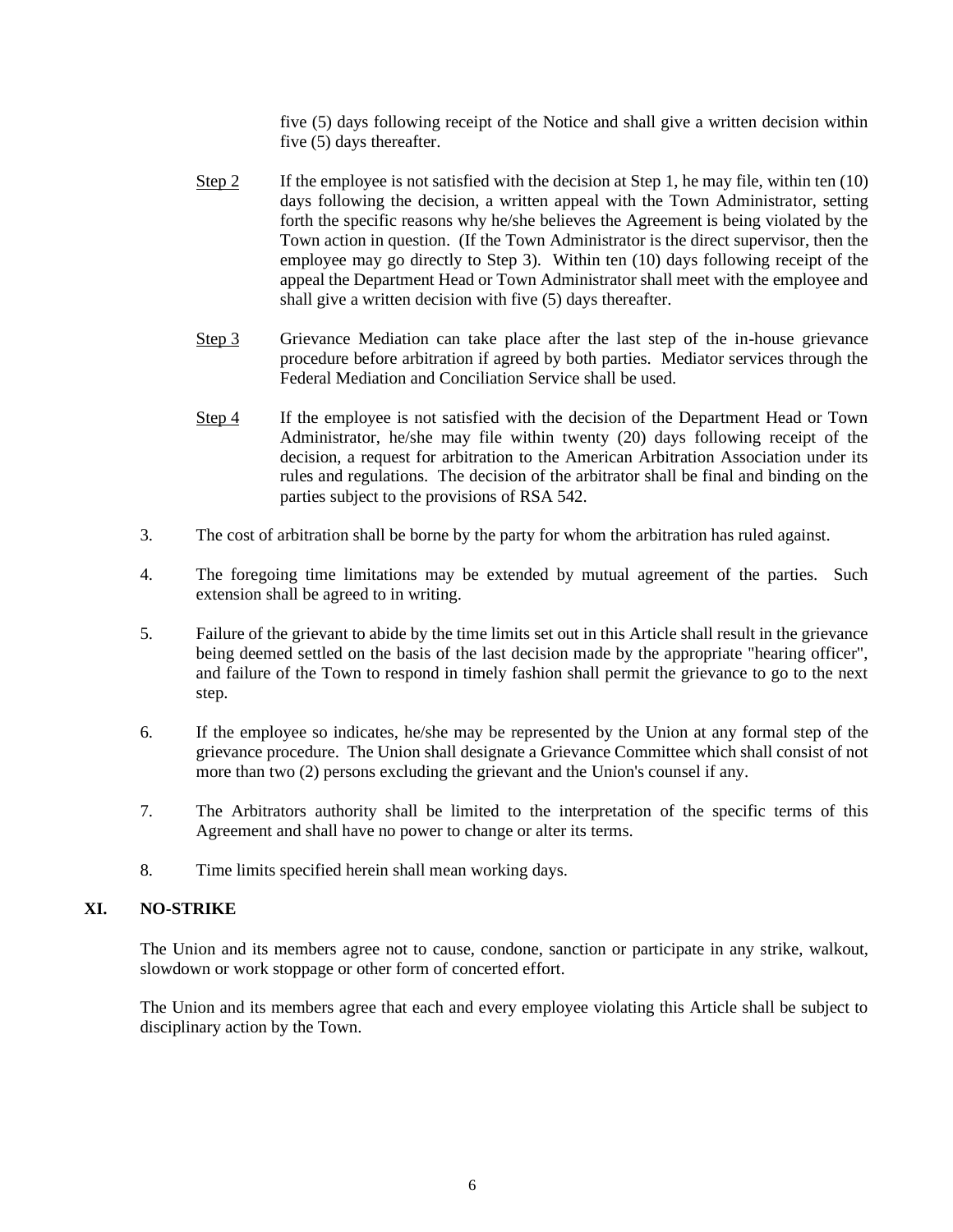#### **XII. PROTECTION OF TOWN PROPERTY AND EQUIPMENT**

- 1. It shall be the responsibility of any and all employees having custody of any equipment and/or property of the Town to see that it is properly cared for, kept clean, and returned to its proper place of storage.
- 2. Upon separation from employment, all property issued by the Town to any employee who so separates must be returned to the Town.
- 3. It shall be the sole financial responsibility of any employee for all lost or damaged Town equipment, unless such loss or damage occurs in the official line of duty. Such incidents shall be reported to the Town as expediently as is practical.

### **XIII. SENIORITY**

- 1. For the purpose of this Contract there shall be two (2) types of seniority.
	- a) Town Seniority Shall be defined as the total length of full-time employment with the Town and shall be determined in the first instance by reference to the date of commencement of employment. From this total, any unpaid leave(s) of absence in excess of thirty (30) consecutive calendar days shall be subtracted.
	- b) Job Classification Seniority Shall be defined as the total length of full-time employment in a particular job classification and shall be determined in the first instance by reference to the date of commencement of employment in that job classification. From this total, any unpaid leave(s) of absence in excess of thirty (30) consecutive calendar days shall be subtracted.
- 2. All newly hired employees shall serve a probationary period of one (1) year. All employees promoted into or from within this unit shall serve a probationary period of six (6) months; however, the Department Head or Town Administrator may extend probation up to one (1) year if the employees six (6) month evaluation is no better than acceptable performance. All probationary employees shall have no rights based on seniority during this period, however, up to six (6) months of service credit may be given for previous applicable service at the time of employment except for employees promoted into this unit shall keep their Town Seniority for purposes of benefits set forth in this Agreement. Employees on probation shall, in so far as applicable, be subject to all other clauses of this Agreement, except that he/she may be terminated at any time during his/her probationary period. All employees who have completed the probationary period shall be known as permanent employees and the period of time served in probation shall be credited as part of the employee's seniority.
- 3. An employee's normal work assignment shall be determined by the Department Head, and he shall be assigned to said work provided he is qualified for the job consistent with the requirements established by the department to maintain the necessary level of proficiency appropriate for efficient operations within the department. The Town Administrator shall be the sole and exclusive judge of qualifications and ability.
- 4. Seniority preference shall prevail in the area of assignment of vacation time. In addition, where all other factors of qualification and ability are equal in decisions relating to promotions, seniority shall be the determining factor regarding such promotion.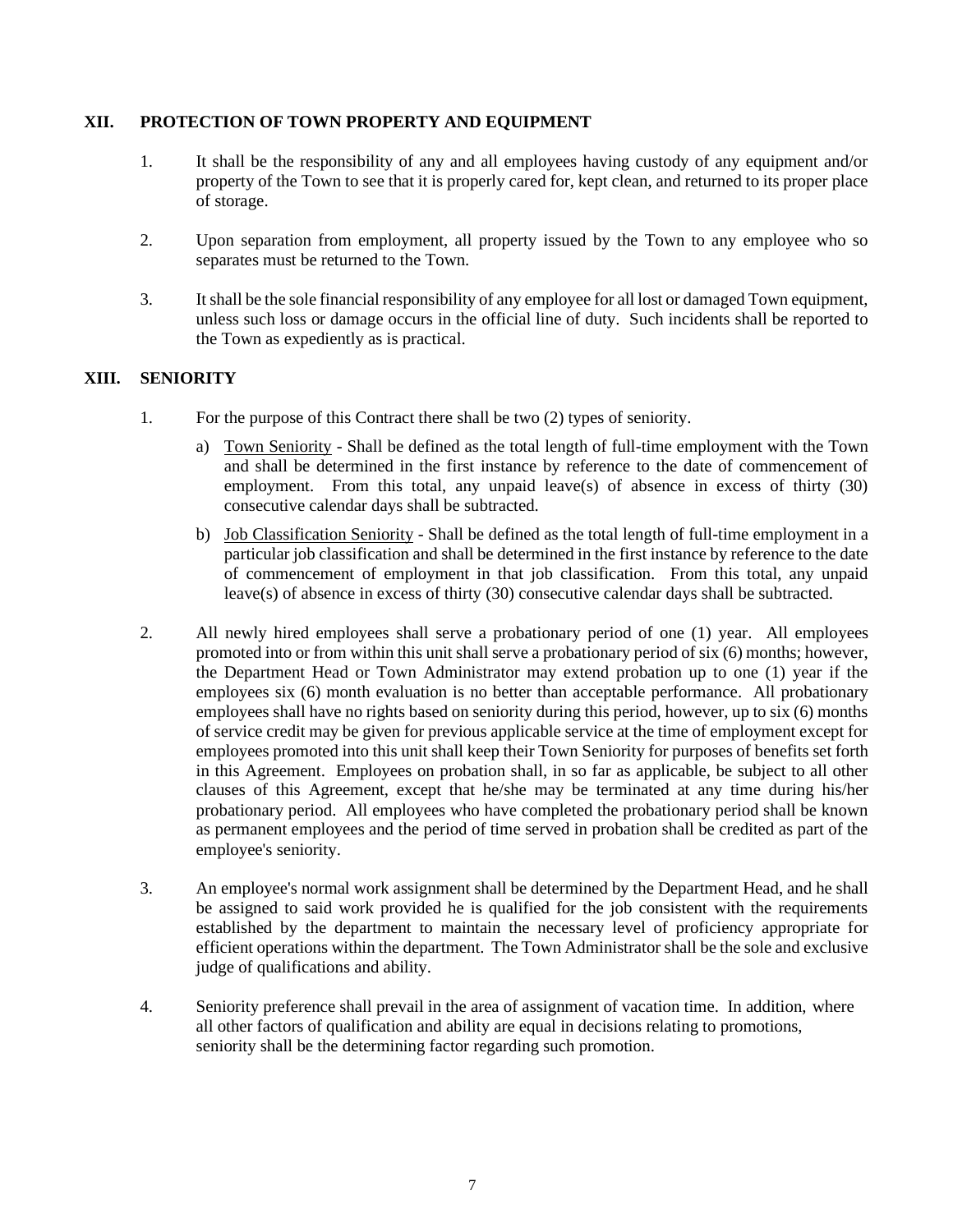#### **XIV. PERSONNEL REDUCTION AND RECALL**

- 1. In the case of a personnel reduction, the Town, after due consideration of past job performance and the needs of the Town, shall determine who shall be laid off first. Time in the service of their department shall be given consideration. Employees who are laid off shall be paid a severance in the amount of one week of salary for every completed year of service with the Town.
- 2. The names of employees laid off from the bargaining unit will be maintained on a recall list for twelve (12) months from the date of such lay-off by the Town. A copy of this list shall be forwarded to the Secretary of the Union within ten (10) business days. Such employees will be offered recall when or if vacancies occur in the bargaining unit. If a laid-off employee is notified by telephone or by certified letter sent to his or her last known address on the records of the Town to return to work, he/she must notify the Town within five (5) business days of his or her intention to comply or accept and must report to work within ten (10) business days of such notification or he/she shall cease to have any rights based on seniority and shall be terminated.

Recalled employees who return to work will be credited with prior length of service, provided such employee has not withdrawn his or her contribution from the State Retirement System.

#### **XV. HOLIDAYS**

The following holidays are those which shall be recognized and observed by this Agreement:

New Years Day **Labor Day** Presidents Day Veterans Day Martin Luther King Day Thanksgiving Memorial Day **Day after Thanksgiving** Independence Day Day before Christmas One day floating holiday Christmas Day

#### **XVI. HOLIDAY RATE OF PAY**

- 1. In order to qualify for holiday pay, employees must have worked their scheduled workday before and after said holiday, although Earned Time, Personal Days, and bereavement leave shall be considered as time worked.
- 2. Should a holiday fall on a Sunday, the named holiday will be celebrated on Monday. Should a holiday fall on a Saturday, the preceding Friday shall be considered to be the holiday, except as part of their regular scheduled shift.

#### **XVII. EARNED TIME**

- 1. Earned time is an alternative approach to the traditional manner of providing paid vacation and paid sick time by combining these days into a single benefit.
- 2. Coverage Employees who are employed in a permanent position of at least seventy-five percent (75%) time are provided Earned Time at the following accrual rates: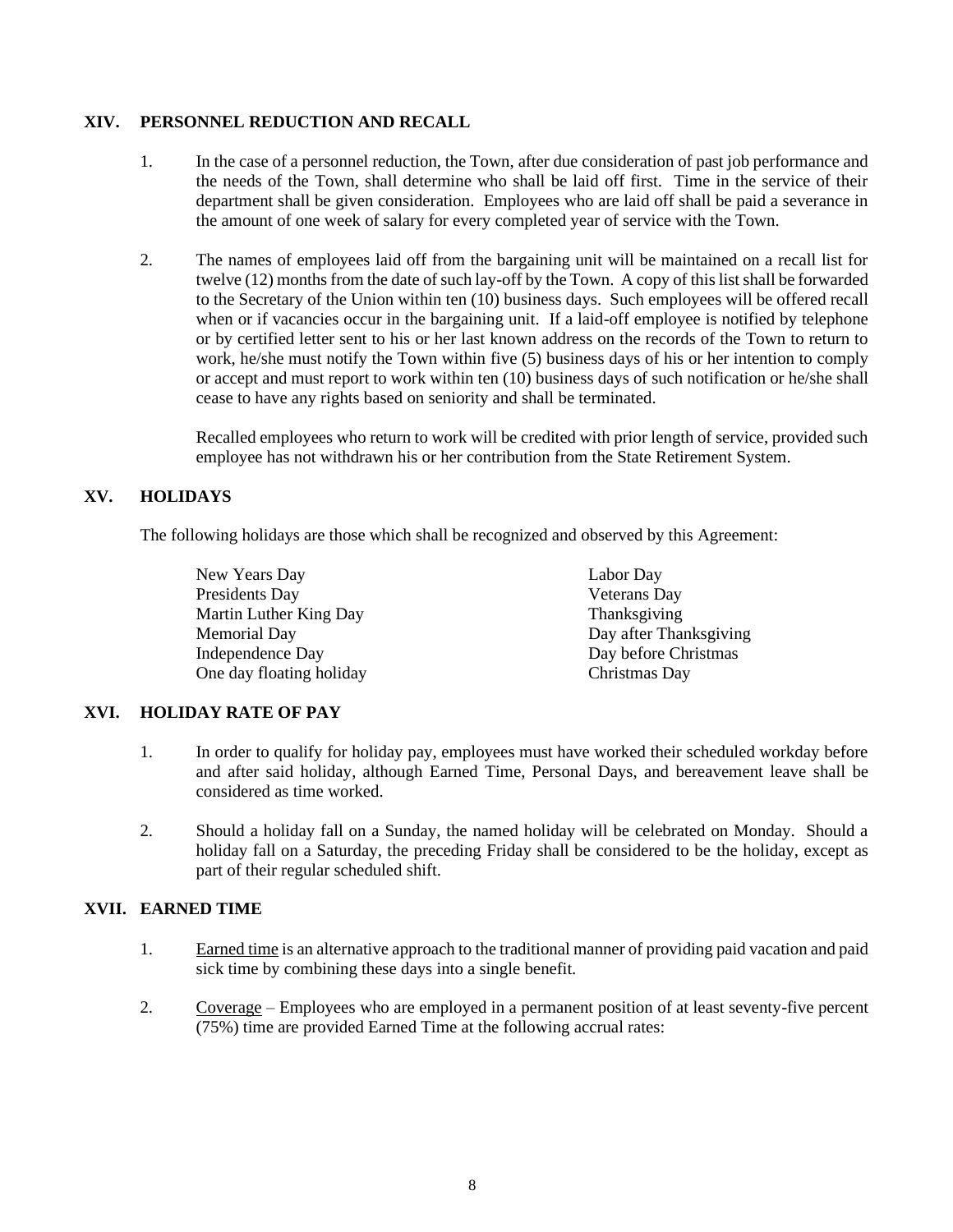| Years of         | Fraction of a | Days     | Accrued |
|------------------|---------------|----------|---------|
| Annual           | Day Earned    | (approx) | Days    |
| Service          | per hour      | per mo.  |         |
| $0$ thru $5$     | .012          | 2.08     | 25      |
| $6$ thru $10$    | .0144         | 2.50     | 30      |
| 11 thru 19       | .0173         | 3.00     | 36      |
| 20 years & after | .0197         | 3.42     | 41      |

For the purposes of this policy, years of service will be calculated from date of continuous employment with the Town except as otherwise provided herein. Employees accumulate earned time based on regularly scheduled hours worked or in pay status up to those hours budgeted for the position (other non-status hours worked and supplemental compensation such as overtime are excluded) and on years of service to the Town.

The maximum accrual as of December 31st of each year shall be ninety-five (95) days. In the event that an employee has accrued more than ninety-five (95) days as of December 31, 1995, he/she shall be capped and grandfathered at that level.

Annual - The Town shall buy back from each employee unused earned time days accrued in excess of each employee's applicable cap at a rate of one (1) for one (1) in December of each year. Such buy back shall be exclusive of minimum usage requirements.

On Demand - The Town shall buy back, upon request by an employee, any Earned Time days accrued in excess of the employee's applicable annual accrual amount, at the rate of one (1) day's pay for one (1) Earned Time day. On-Demand buy backs shall be exclusive of the minimum usage requirement.

(Example: An employee earning 36 Earned Time days per year would have to maintain a balance of at least 36 days in his/her Earned Time bank before being allowed to buy back any Earned Time.)

- 3. Termination and Restoration of Service Credit An employee whose break in service from the Town (due to resignation, layoff, or approved leave of absence) is less than one (1) year will have his/her service bridged for purposes of computing earned time accrual. For breaks of more than one (1) year, an individual will earn one year of credit for each year of employment after return until the total past credit is accrued. After nine (9) years of employment following return to work, credit for all previous service will be given.
- 4. Usage Earned day may be taken to cover an absence for any reason and may be used any time after being earned, including during an employee's probationary period. All planned absences will be mutually agreed upon by the employee and his/her supervisor, prior to the date of absence. Earned Time may be used in one (1) hour units, in the beginning or end of each shift, except in emergencies.

Non-exempt employees who do not work their full regularly scheduled work week will be automatically paid Earned Time (if available) to make up the full week.

5. Minimum Usage - There is a minimum usage of earned days required each year. See schedule below: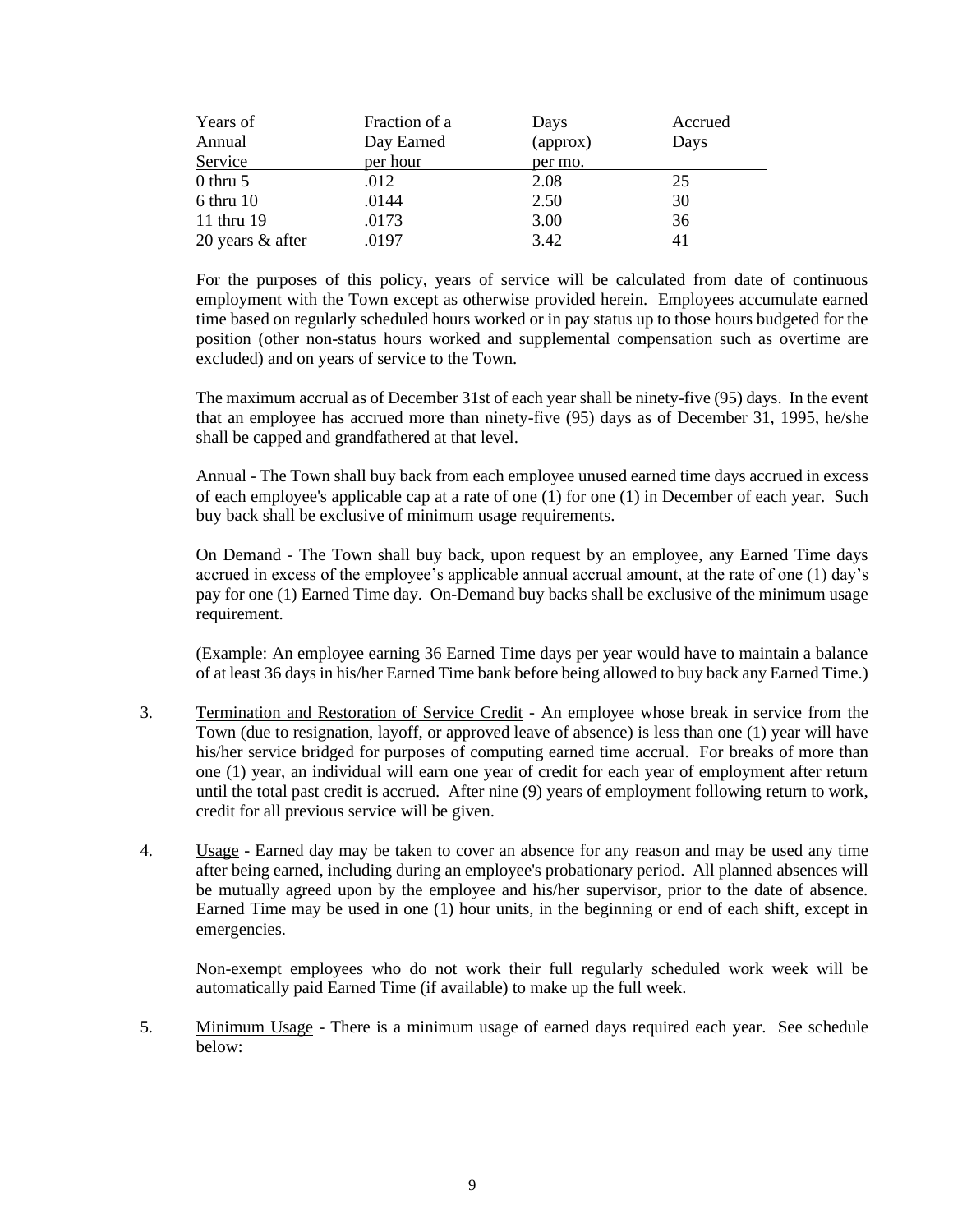| Years of         | Minimum Usage |  |  |  |  |  |
|------------------|---------------|--|--|--|--|--|
| Service          | Per Year*     |  |  |  |  |  |
|                  |               |  |  |  |  |  |
| $0$ thru 5       | 13 days       |  |  |  |  |  |
| $6$ thru $10$    | 15 days       |  |  |  |  |  |
| 11 years & after | 18 days       |  |  |  |  |  |

\*Computation of minimum usage will occur as of December 31st of each year. Minimum usage shall be prorated on a monthly basis during an employee's first calendar year of employment; for each full month employed, an employee must use one (1) Earned Time day.

Days converted into the sick leave pool do not count towards minimum usages.

Earned time benefits accrue only during the initial three (3) weeks (15 working days) of sick leave pool usage. Each separate use of the sick leave pool, however, provides for this continuing earning ability.

6. Sick Leave Pool - is intended to provide security after all other insurance benefits have been exhausted, by allowing employees to buy insurance for extended illness, or other disability. When "buying" pool days, employees convert earned days on a one (1) to three (3) basis. Similar to purchasing insurance, the employee may pick a given number of days to exchange for coverage in case of extended disability.

Pool days are available for use only under the conditions listed below, and are not eligible for payout at retirement or termination.

- a) Use of pool days may begin on the sixth (6) consecutive workday absence due to illness, injury, or other disability.
- b) A physician's report must accompany the request to use pool days.
- c) It is not necessary to use up all earned days before using pool days.
- d) The employee may continue using pool days until his/her pool is exhausted, or until no longer disabled.
- e) Periodic doctor's reports may be required.
- f) The maximum pool day accrual is one hundred fifty (150) days (i.e., the maximum conversion of earned days is fifty (50), which would convert to one hundred fifty (150) pool days.) If pool days are used, or if an employee wishes to add to his/her pool days, more earned days may be added each December 31st to a total of one hundred fifty (150) days. Earned time days may not be converted to pool days at any other time.
- g) An exception of a) above, regarding use of five (5) earned days to access the sick leave pool may be granted when:
	- 1. An employee returns to work after using sick pool days but is disabled again within ten (10) working days of return.
	- 2. The disability is from the same cause as the original sick pool usage.
	- 3. The disability is certified by a physician to be the same as the original.
	- 4. Under these circumstances the Town Administrator may grant an exception to the five (5) earned time day requirement.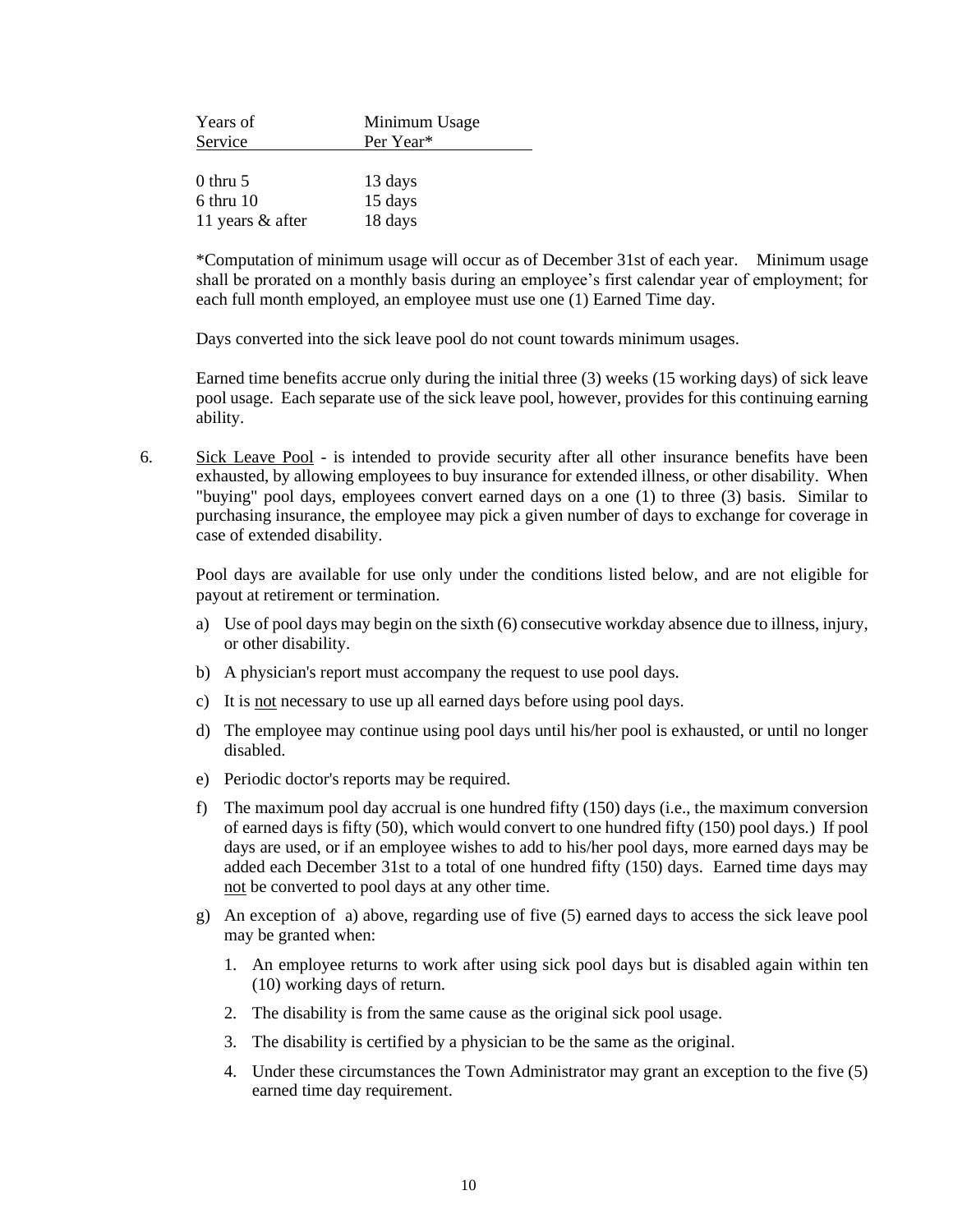- 7. Termination All unused Earned Time days shall be paid at the base pay rate at time of termination or retirement, at the rate of one (1) day's pay for one (1) Earned Time day.
	- a) Employees may leave earned time accruals intact, pending recall, if their termination is due to layoff.
	- b) In the event of the death of the employee, his/her accumulated earned time shall be paid in full to his/her beneficiary as noted on the employee's group life beneficiary form.

#### **XVIII. CLOTHING ALLOWANCE**

- 1. All protective clothing and/or uniforms required of employees in the performance of their duties shall be furnished without cost to the employee by the Town. Any and all uniforms damaged in the line of duty shall be replaced by the Town at no cost to the employee.
- 2. Any employee covered by this Agreement, upon termination from the Town, shall return all articles and accessories to the Town. Any items not returned shall be paid for at a reasonable fraction of original cost not to exceed 80% of that cost.
- 3. During the term of this agreement, the Town will continue its present practice with respect to the use of clothing/cleaning allowance in the Police and Fire Departments.
- 4. The Town will supply uniforms to the Director of Code Enforcement, Environmental Engineer, Utility Assets Coordinator and Engineering Technicians. Maintenance and cleaning of the uniforms shall be provided by the Town.

#### **XIX. MILITARY DUTY PAY**

- 1. Any employee presently under enlistment called to serve no more than a seventeen (17) day annual training tour of work with the National Guard or Armed Forces Reserves Unit shall be paid the difference between his or her pay for such government services and the amount of straight time earnings lost by him or her by reason of such service.
- 2. Any employee covered by this Agreement, who decided to enlist in a military reserve unit, shall not receive differential compensation from the Town.
- 3. Any individual covered by this Agreement, reporting for routine yearly active duty shall notify in writing the Town thirty (30) days prior to departure date. Noncompliance to this Article shall mean forfeiture of one (1) day's compensation.

#### **XX. BEREAVEMENT LEAVE**

1. Bereavement - Immediate Family - Bereavement leave of up to five (5) working days with pay shall be granted an employee in the event of the death of his/her:

| Spouse        | Sister          |
|---------------|-----------------|
| Father        | <b>Brother</b>  |
| Mother        | Child           |
| Step-parent   | Step-child      |
| Father-In-Law | Mother-In-Law   |
| Son-In-Law    | Daughter-In-Law |
| Or)           |                 |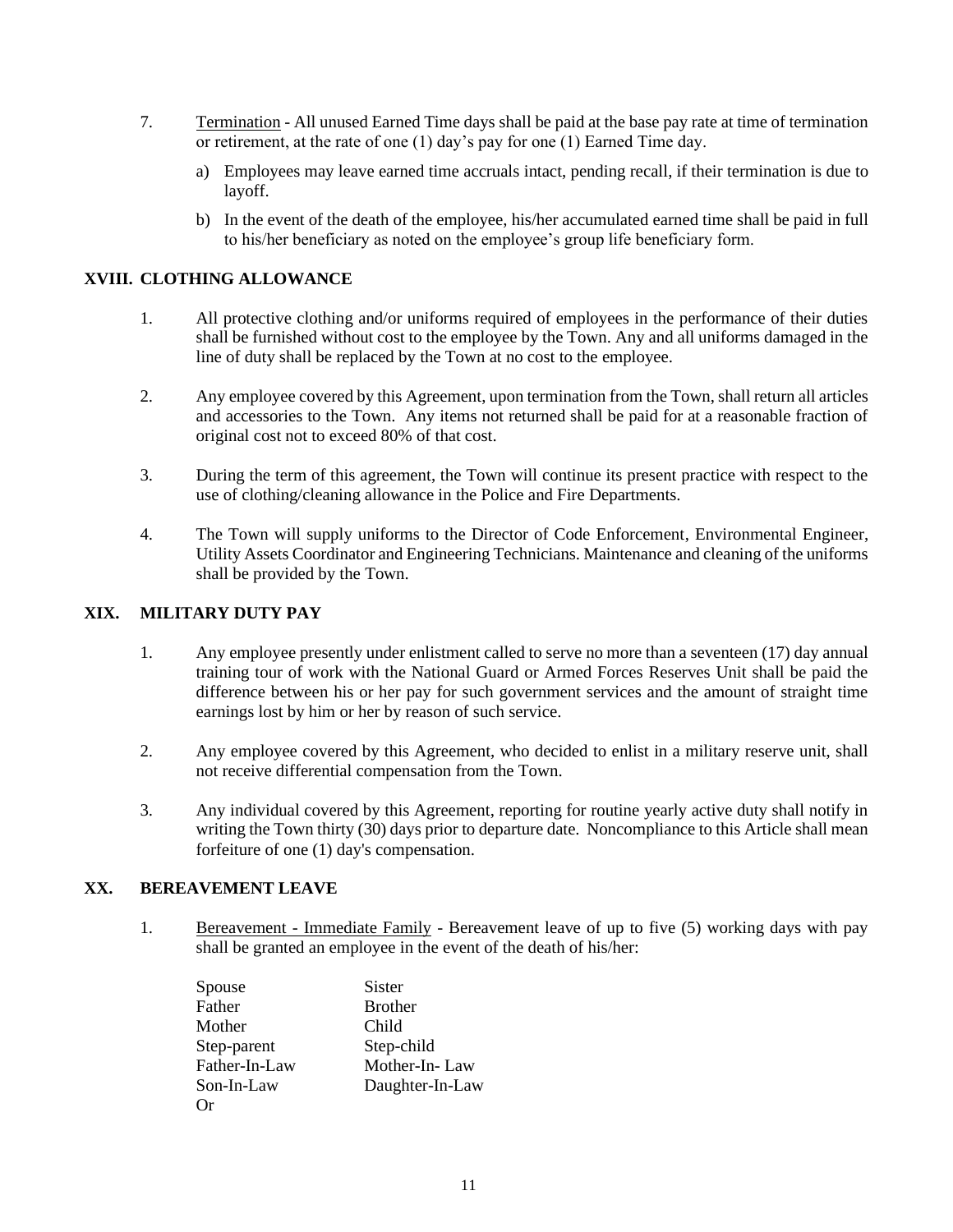A relative domiciled in the employee's household

2. Bereavement - Non-immediate Family - Bereavement leave of up to three (3) working days with pay shall be granted an employee in the event of the death of his/her:

| Grandchild  | Sister-In-Law        |
|-------------|----------------------|
| Grandmother | Brother-In-Law       |
| Grandfather | Niece                |
| Aunt        | Nephew               |
| Uncle       | Spouse's Grandparent |

- 3. Under extenuating circumstances, two (2) additional days with pay may be granted, with written approval of Town Administrator.
- 4. Bereavement leave must be utilized within thirty (30) days of the death, except as approved by the Town Administrator or designee upon a showing of good cause.

#### **XXI. WORKERS' COMPENSATION**

Employees who are injured while in the service of the Town of Derry are eligible for Workers' Compensation benefits as follows:

- 1. During the first four weeks (twenty-six weeks for the Assistant Fire Chief and Police Captains), the Town will pay an employee his/her regular pay and the employee will assign his/her Workers' Compensation check to the Town, except that if the Workers' Compensation check exceeds the employee's regular pay, then the Town shall reimburse the employee for any difference. Thereafter (week 5 through the end of Workers' Compensation eligibility period), the employee will receive only the Workers' Compensation pay and the Town's liability will cease.
- 2. During a work-related disability, the employee will elect to continue his/her participation in the New Hampshire State Retirement System if provided for by NH statute.
- 3. If an employee is denied benefits he/she must repay the Town for all compensation received by virtue of payments provided under this section. Repayment will be accomplished by charging earned time accumulations, both current and future, until the overpayment has been rectified, provided, however, that any repayment of sums due from accrued earned time will not be reduced to the level where the employee cannot take at least one (1) week of earned time leave each year.
- 4. While on Workers' Compensation leave, employees will remain eligible for full benefits up to a maximum of six months (twelve months for the Assistant Fire Chief and Police Captains). After six (or twelve) months, employees shall be responsible for the full cost of benefits and shall not accrue seniority or Earned Time.

#### **XXII. PERSONAL DAYS**

Each employee will be entitled to two (2) personal days with pay at no additional cost to the Town. After completion of fifteen years of service each employee will be entitled to one (1) additional personal day. This time is additional to the Earned Time benefit and cannot be carried over from year to year. Each day must be scheduled with the employee's immediate supervisor.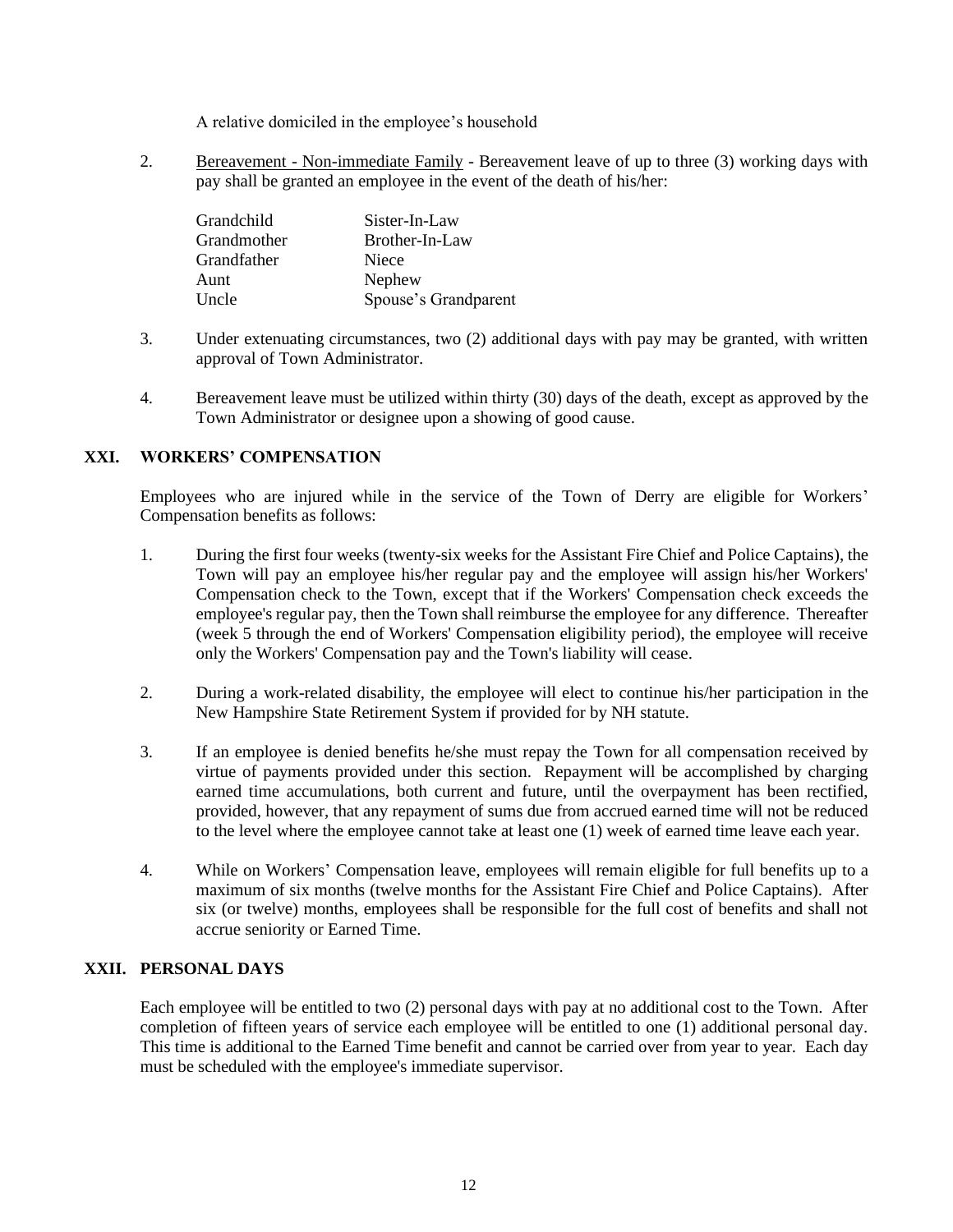#### **XXIII. WAGE AND HOURS**

1. Effective July 1, 2021, all bargaining unit members shall receive a bonus equivalent to 1.5% of the employee's annualized wages based on their regular schedule, paid in the first paycheck following July 1, 2021. Wage rates shall be provided in Appendix A.

Effective July 1, 2022, all bargaining unit members shall receive a two percent (2%) cost of living wage increase; wage rates shall be provided in Appendix B.

Effective July 1, 2023, all members of this unit will receive a two percent (2%) cost of living wage increase; wage rates shall be provided in Appendix C.

Effective July 1, 2024, all members of this unit will receive a two percent (2%) cost of living wage increase; wage rates shall be provided in Appendix D.

Effective July 1, 2025, all members of this unit will receive a two percent (2%) cost of living wage increase; wage rates shall be provided in Appendix E.

Members shall receive a step increase on the anniversary date of their appointment to their current position.

- 2. The rate of pay equals the weekly rate of pay divided by forty (40) hours per week.
- 3. Hours of work are established by the immediate Supervisor.
- 4. Longevity An employee hired before July 1, 2016 who has served five (5) years of regular appointed duty with the Town will be paid \$5.00 per week in addition to their regular salary. For each additional five (5) years thereafter, an additional \$5.00 per week above the normal weekly wage will be paid for every five (5) years served.

Any unit employee hired on or after July 1, 2016 who has served five (5) years of regular appointed duty with the Town will be paid \$2.50 per week in addition to their regular salary. For each additional five (5) years thereafter, an additional \$2.50 per week above the normal weekly wage will be paid for every five  $(5)$  years served.

- 5. The Town Administrator shall designate the start rate for new hires or promoted employees within the established salary range for that position**;** except that promoted employees shall receive compensation that is the greater of: 1) the base compensation rate for the salary range of their new labor grade, or 2) an increase of five percent (5%) over their existing wage rate immediately prior to the promotion**.**
- 6. New employees have to work at least thirty-five (35) hours per week to be eligible to join the New Hampshire Retirement System.
- 7. Temporary personnel (working less than one (1) year) and regular part-time (working less than thirty (30) hours per week) are eligible for no benefits. Workers' Compensation is provided.
- 8. Non-exempt bargaining unit members shall be paid at the rate of one-and-one-half (1 ½) times their base hourly rate for time worked in excess of forty (40) hours per week, except as provided herein. Non-exempt employees who are called in to work overtime shall receive compensation for a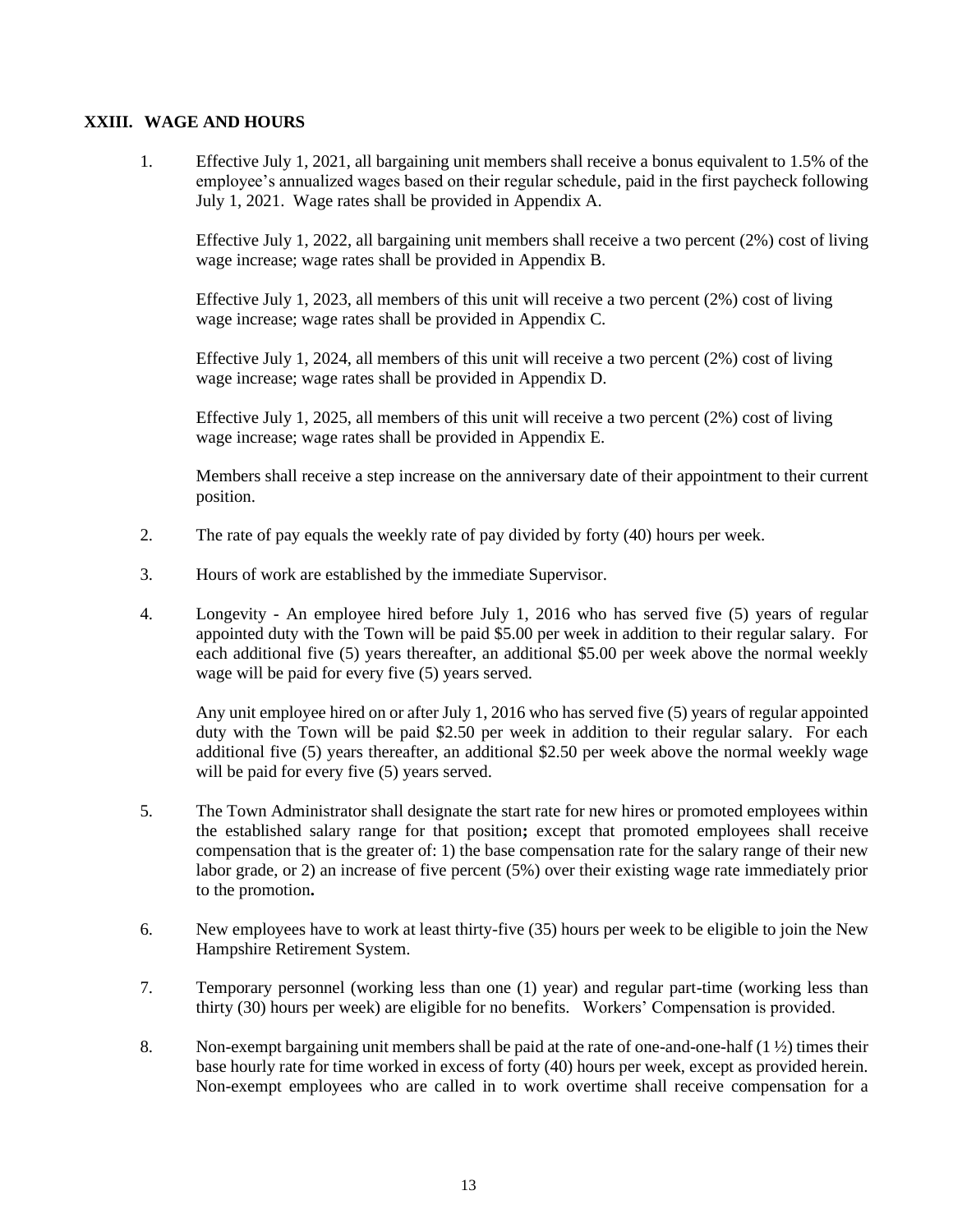minimum of three (3) hours pay at their overtime rate of pay, except that the three (3) hour minimum shall not apply if the call is contiguous with the start of the employee's shift.

Earned Time usage shall count as time worked.

- 9. During the term of this agreement, the Town will continue its present practice with respect to car allowance for certain positions covered by this agreement.
- 10. Any employee (with the exception of the Assistant Fire Chief, Deputy Director of Public Works, and Police Captains) who is required to work in a position or job class higher than his/her own, or to assume any of the major duties of another position not provided for in his/her job description, shall be paid the start rate or 5% of his/her base salary whichever is greater but in no event to exceed the maximum rate of pay for the job or position which he/she is covering. The employees shall receive TSOR pay according to this formula for each instance when he/she works in such a capacity for more than five (5) consecutive workdays.
- 11. Police Captains/Division Commanders are not eligible to receive overtime; however, they are eligible to participate in detail work. Bargaining unit members working an outside detail shall be paid at the rate of one-and-one-half times the hourly rate for a patrol officer at the highest step in that grade. When a police captain working an outside detail is required to serve in the capacity of a supervisor during such outside detail, then that captain shall be compensated at the rate at timeand-one-half his / her hourly rate in lieu of the outside detail rate referred to herein. In either event, the employee shall receive compensation for a minimum of four (4) hours when assigned to work an outside detail. Outside details may be worked in communities that have a Mutual Aid Agreement with the Town of Derry and request same through the Department**.**
- 12. Court Appearances Non-exempt employees who are required to appear as witnesses in court, or in other quasi-judicial hearings on behalf of the Town, as a result of incidents that occur during their employment, shall, at all times, be on pay status while they attend such hearings.

#### **XXIV. PERFORMANCE EVALUATIONS**

Each employee, upon appointment to his/her position, shall initially receive a six-month performance evaluation and annual evaluations thereafter on the anniversary date of hire or promotion. Evaluations are intended to document and/or influence the performance of employees but shall not effect any increase in wages. Interim evaluations may be conducted at any time as deemed appropriate by the department and are encouraged to record significant performance events. Evaluations are to be as objective in nature as possible and may be appealed to the Town Administrator but are not subject to the grievance procedure, except that any disciplinary action associated with the evaluation process may be grieved in accordance with Article X Grievance Procedure.

#### **XXV. INSURANCES**

Newly hired regular probationary personnel shall be eligible to receive health, dental, disability, and life insurance coverage beginning on the first of the month following one calendar month of employment.

1. Health and Hospitalization

The Town shall provide bargaining unit members with the choice to enroll in either the Lumenos plan or the AB15IPDED-RX 10/20/45 plan provided by HealthTrust for single, two person, or family coverages. Employees will provide to the Town, through equal weekly payroll deductions,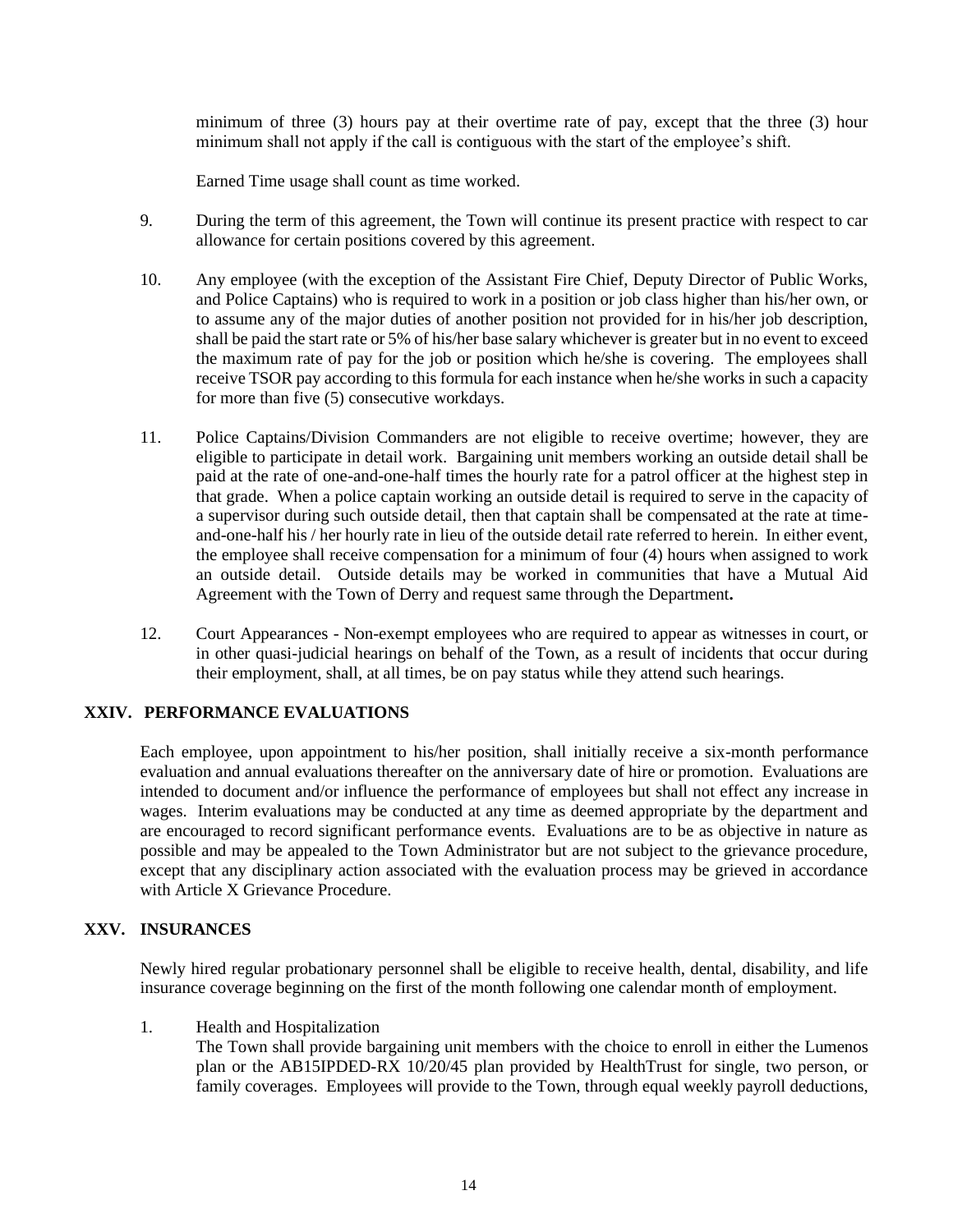an insurance premium cost sharing of the following amounts of the total monthly premium for that employee's level of coverage: 12.5% for the Lumenos plan and 12.5% for the AB15IPDED plan.

a) Employees who opt to enroll in the Lumenos plan are eligible to open a health savings account ("HSA").For each year an employee is enrolled in the Lumenos plan the Town shall contribute as follows to his or her HSA account:

> On an annual basis, the Town shall contribute \$2,000 for employees enrolled in family or two-person coverage, and \$1,000 for employees enrolled in single coverage. The Town's contributions shall be made in equal installments on a semiannual basis.

Employees enrolled in the Lumenos plan may contribute to their HSA through payroll deduction.

- b) Employees enrolled in the AB15IPDED plan are not eligible to open an HSA account. Such employees are eligible, however, to participate in a medical expense reimbursement account, "Flexible Spending Account" (FSA), which provides for reimbursement of qualifying medical expenses per the provisions of the Internal Revenue Code and the Affordable Care Act.
- c) Employees may also enroll in AB10 RX10/20/45 provided by HealthTrust for single, 2 person, or family coverage. The Town shall share the cost of enrollment in the AB10 – RX10/20/45 with participating employee up to the dollar value contributed by the Town to employees enrolled in the AB15IPDED plan, as set forth in Article XXV(1). The remainder of the premium cost for the AB10 – RX10/20/45 shall be paid by the employee through equal weekly payroll deductions.
- d) Employee contributions for premium costs of both medical and dental insurance shall be on a Section 125 pre-tax basis.
- e) Insurance Buy-out Members hired on or before 11/10/04 may receive a buy-out (in lieu of health insurance) at rates in effect on July 1, 2007, which are \$633.03 monthly for 2 person and \$854.59 monthly for family. Members hired after 11/10/04 may receive an annualized buy-out of \$2500 family, two-person, or single plan. This is available for employees who, upon proof of alternative employer-sponsored coverage, opt out of the Town's plan. Buy-out shall be at the coverage level for which the employee is eligible with payments made monthly.
- f) Discussions will be held with the Union prior to any change of health insurance carrier. The Town reserves the sole and exclusive right to change carriers as long as such a change does not diminish the employee benefits mutually agreed upon. The parties agree to a reopener limited to health insurance coverage / cost sharing if alternative plans/options are jointly agreed upon during the term of this Agreement.
- g) The Health and Hospitalization Insurance referred to above will be extended for a period of up to thirty-nine (39) weeks for covered employees during a period of layoff at the cost of the employee. Payments must be received by the Town by the first of each month. This benefit does not extend an employee's COBRA eligibility period which is effective upon the date of separation.

Note: Employees may select a single, two (2) person or family plan.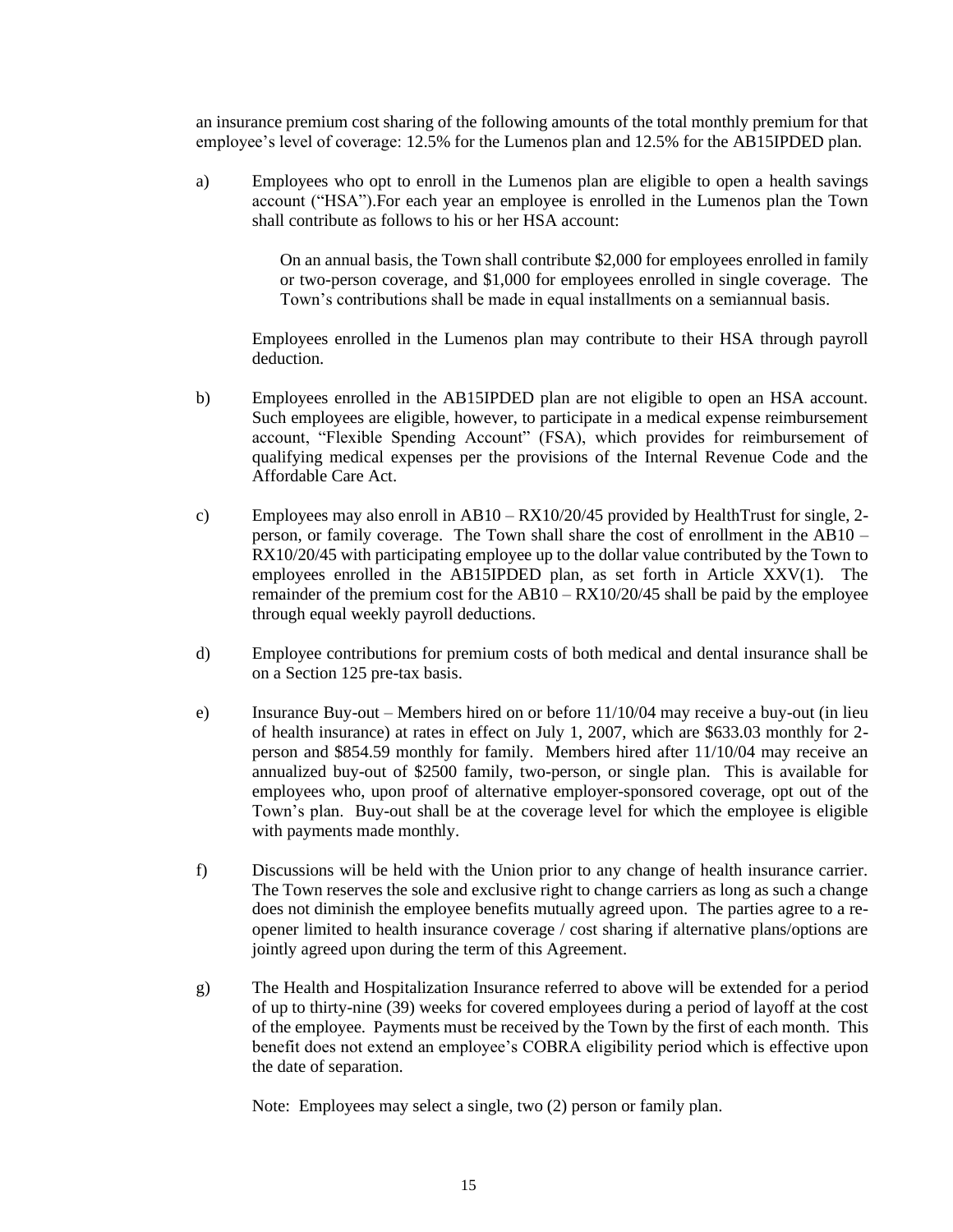- h) The Town will provide Medi-Comp III coverage to employees who, upon reaching sixty-five (65) years of age and qualifying for retirement under the rules and regulations of the New Hampshire Retirement System, retire from employment with the Town, provided that such employees have worked for the Town a minimum of ten (10) years; except that all employees hired after contract signing, reaching age 65 and qualifying for retirement under the rules and regulations of the New Hampshire Retirement System will receive this benefit provided that such employees have worked for the Town a minimum of twenty (20) years. The amount of the subsidy for employees hired after contract signing shall be limited to the amount of the July 1, 2016 Medi-Comp premium.
- i) Compliance with Federal Law It is agreed and understood that the health insurance benefits described above shall be administered in compliance with applicable state and federal laws. In the event of any changes in federal or state law which prevents the Town from offering the health insurance benefits described above, or which would cause the Town to incur financial penalties, either party may reopen this Agreement for the limited purpose (unless otherwise agreed) of negotiating alternate health insurance benefits.

#### 2. Dental Insurance

The Town agrees to make Delta Dental, Dental Plan Option 1, provided by HealthTrust, available to employees. (Option I – Coverage  $A - 100\%$ ; Coverage B – 80%; Coverage C – 50%; Coverage D – 50% with \$25/\$75 deductible and \$1,000 max per person). The Town shall pay 100% of the single membership and shall make available two-person and family coverage at the employee's expense. Employee contributions shall be made on a Section 125 pre-tax basis and shall be payroll deducted from any such employee's pay.

Employees who show proof of alternative coverage may "buy out" of the dental plan at the value of 50% of the single premium. Payment shall be made monthly.

3. Life Insurance

The Town agrees to provide each member of the unit life insurance coverage in the amount of one (1) year's annual base salary, rounded to the next highest thousand dollars and an additional one (1) year's salary for accidental death and dismemberment.

#### 4. Short Term Disability Wage Continuation / Insurance

The Town shall provide an accident and sickness wage continuation benefit of 100% of base pay for twenty-six (26) weeks. The Town shall purchase Short Term Disability insurance for all employees. Employees shall assign Short Term Disability benefits to the Town.

If an employee is determined by the insurance carrier to be ineligible for Short Term Disability benefits, he/she must repay the Town for all compensation received by virtue of payments provided under this Section. Repayment will be accomplished by charging Earned Time accumulations, both current and future, until the overpayment has been rectified. For employees who return to work, any repayment of sums made from accrued Earned Time will leave an adequate accrual balance so that the employee can take at least one week of Earned Time per year.

#### 5. Long Term Disability

Employees shall be provided industry standard, commercially available Long Term Disability insurance coverage designed to provide a wage continuation benefit equal to 60% of basic monthly earnings to a maximum of \$5,000; less other income benefits, up to age sixty-five (65). Coverage will begin after six (6) months of disability.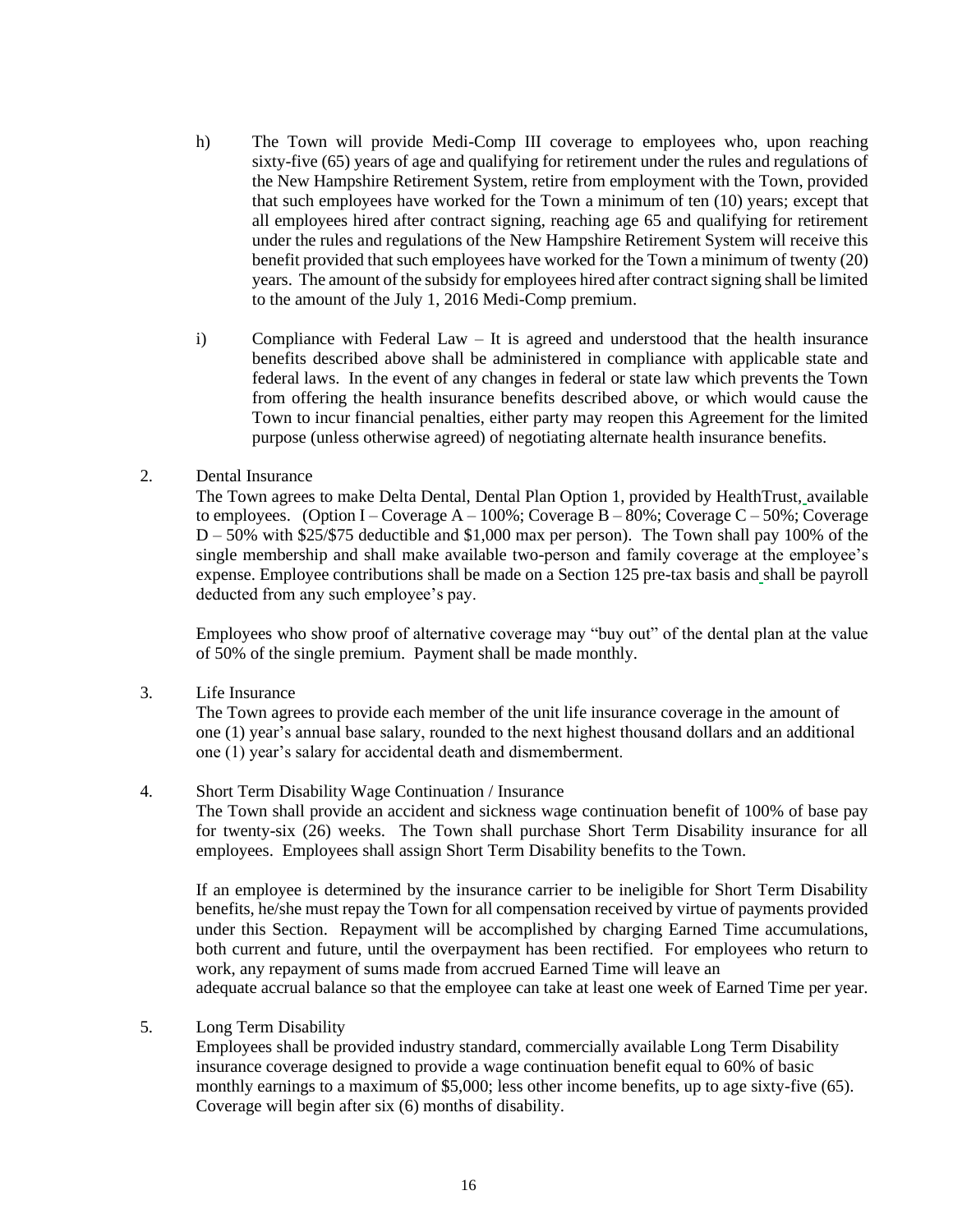Additionally, for employees receiving long term disability benefits, the Town will continue health and hospitalization coverage at its own expense for up to a maximum of four (4) years, or until other insurance benefits become available to the employee*.*

6. Deferred Compensation

The Town shall make a 457 Savings Plan available to employees of this unit. Employees opting to participate may make payroll deducted contributions to the Plan by designation of earned time (exclusive of minimum usage provisions) and/or wage up to the allowable maximum. The Town will make no contribution to the Plan.

7. Tuition Reimbursement – Employees shall be reimbursed for out-of-pocket expenses (books, tuition, fees, etc.) subject to prior approval of the Town Administrator, for costs associated with successfully completing (C average or better) approved accredited college courses.

#### **XXVI. FAMILY AND MEDICAL LEAVE**

- 1. General Provisions Under the provisions of the Family and Medical Leave Act of 1993 ("FMLA"), all employees who worked at least 1,250 hours during the prior twelve (12) months are entitled to take not more than twelve (12) work weeks unpaid FMLA leave of absence in a twelve (12) month period (as defined below) in the event of:
	- a) The birth of a child in order to care for the child (leave must be taken within twelve (12) months of the birth);
	- b) An adoption or foster care placement of a child in order to care for the child (leave must be taken within twelve (12) months of the placement);
	- c) A serious health condition of the employee's parent, spouse, minor child, or adult child when the ill person is not capable of self care and the employee is needed for such care; or
	- d) A serious health condition of the employee which results in the employee's inability to perform his or her job.

As stated above, an eligible employee is entitled to a total of twelve (12) work weeks of leave during any twelve (12) month period. That twelve (12) month period is defined as a "rolling" twelve (12) month period measured backward from the date an employee uses any FMLA leave. For example, if an employee has taken eight (8) weeks of FMLA leave during the past twelve (12) months, an additional four (4) weeks of leave could be taken when a second leave is requested. As further example, if an employee takes four (4) weeks of FMLA leave beginning September 1, 1994, when the employee requires additional FMLA leave on March 1, 1995, the employee would have available four (4) weeks of FMLA leave as he/she had taken eight (8) weeks in the twelve (12) months prior to March 1, 1995. In other words, the number of weeks which an employee has available upon the beginning of a FMLA leave shall be twelve (12) weeks less the number of FMLA leave weeks taken in the twelve (12) month period prior to the beginning of the current FMLA leave (the "Available Leave Weeks").

FMLA leaves for the birth or placement for adoption or foster care of a child, as described in paragraphs a. and b. above, must be taken all at once unless otherwise agreed to by the Town Administrator. If medically necessary, FMLA leaves due to illness as described in paragraphs c. and d. above may be taken on an intermittent or reduced leave schedule. If FMLA leave is requested on this basis, however, the Town Administrator may require the employee to transfer temporarily to an alternative position which better accommodates periods of absence or a part time schedule, provided that the position has equivalent pay and benefits.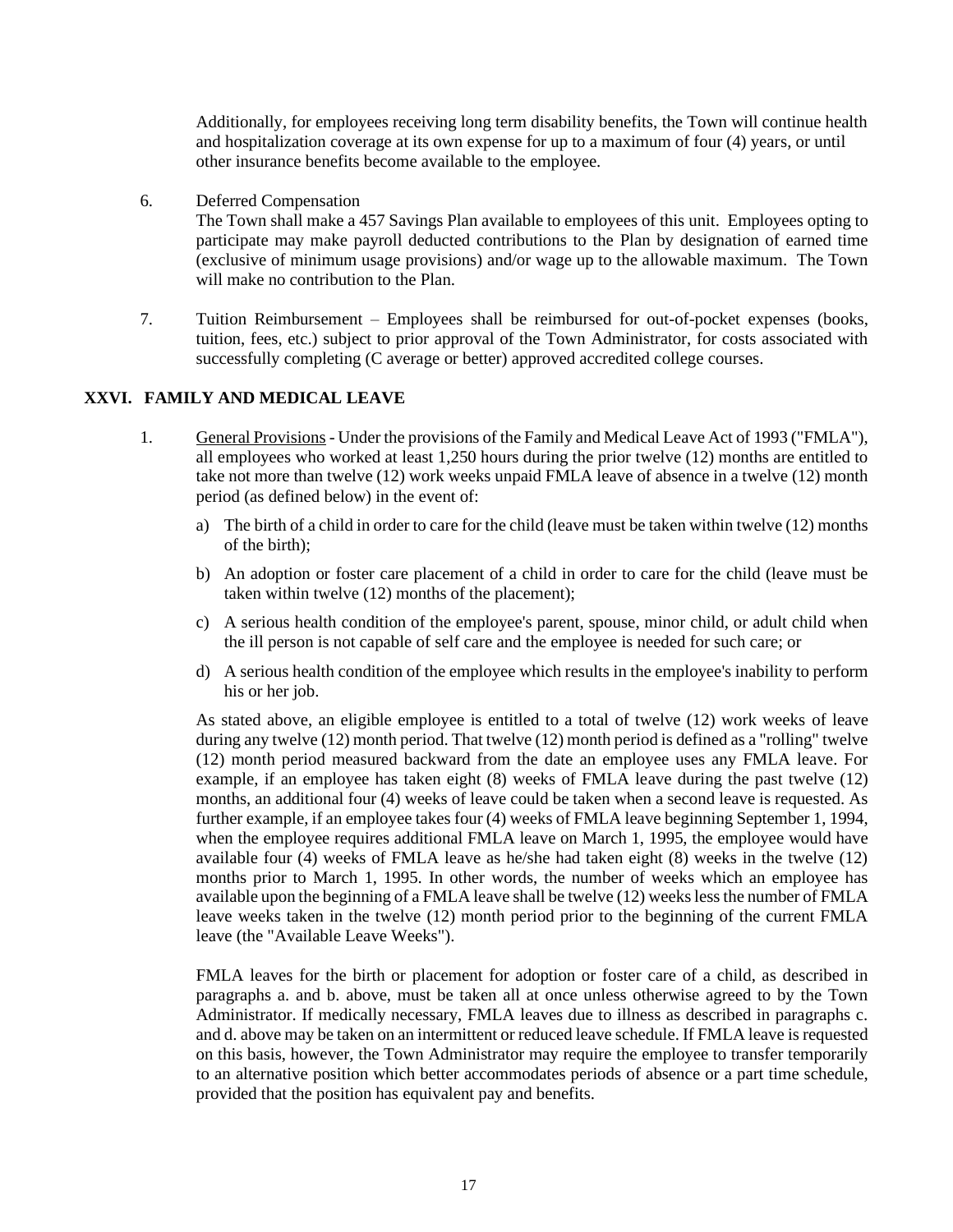An employee's earned time, minimum usage requirements, will be included as part of the twelve (12) week leave requirement for a., b., c., or d. FMLA leaves listed above, however, use of earned time in excess of applicable minimum usage requirement shall be at the employee's discretion. For example, an employee with a two (2) week earned time minimum usage requirement, is required to use that time before taking not more than ten (10) additional unpaid weeks.

When an employee requests any leave of absence which qualifies as leave under the FMLA, the Town Administrator may designate such leave as FMLA leave upon written notification to the employee.

- 2. Status of Employee Benefits While on FMLA leave, employees may continue to participate in the Town's group health insurance in the same manner as employees not on FMLA leave. In the event of unpaid FMLA leave, an employee shall pay to the Town of Derry the employee's share of any medical insurance premiums once per month in advance on the first day of each month. In the event that the employee elects not to return to work upon completion of a FMLA leave of absence, the Town may recover from the employee the cost any payment to maintain the employee's medical coverage, unless the employee's failure to return to work was for reasons beyond the employee's control. Employees shall accrue benefit entitlements based on length of service while on paid status. Employees on unpaid leave will not accrue earned time benefit entitlements based on length of service. At the end of an authorized FMLA leave, an employee will be reinstated to his or her original or a comparable position.
- 3. Basic Regulations and Conditions of Leave the Town will require medical certification to support a claim for FMLA leave for an employee's own serious health condition or to care for a seriously ill child, spouse or parent. For the employee's own medical leave, the certification must include a statement that the employee is unable to perform the functions of his or her position. For FMLA leave to care for a seriously ill child, spouse or parent, the certification must include an estimate of the amount of time the employee is needed to provide care. In its discretion, the Town may require a second medical opinion and periodic re-certifications at its own expense. If the first and second opinions differ, the Town, at its own expense, may require the binding opinion of a third health care provider, approved jointly by the Town and the employee.
- 4. Notification and Reporting Requirements When the need for FMLA leave is foreseeable, such as the birth or adoption of a child, or planned medical treatment, the employee must provide reasonable prior notice, and make efforts to schedule leave so as not to disrupt Town operations. In cases of illness, the employee will be required to report periodically on his or her FMLA leave status and intention to return to work. At the expiration of any FMLA leave due to the employee's own illness, the employee must present a written authorization from his/her doctor stating that the employee is ready to return to work.

The parties agree that there are circumstances (sickness/injury of employee or family member) which may preclude the employee's ability to provide notice as herein described. Should such a case arise, the employee's request for FMLA usage will not be denied solely for failure to follow the notification procedures referred to herein.

5. Procedures - A Request for Family and Medical Leave of Absence memo must be originated in duplicate by the employee. This memo should be completed with full details, signed by the employee and then submitted to the Town Administrator or his/her designee for proper approvals. If possible, the memo should be submitted thirty (30) days in advance of the effective date of the FMLA leave.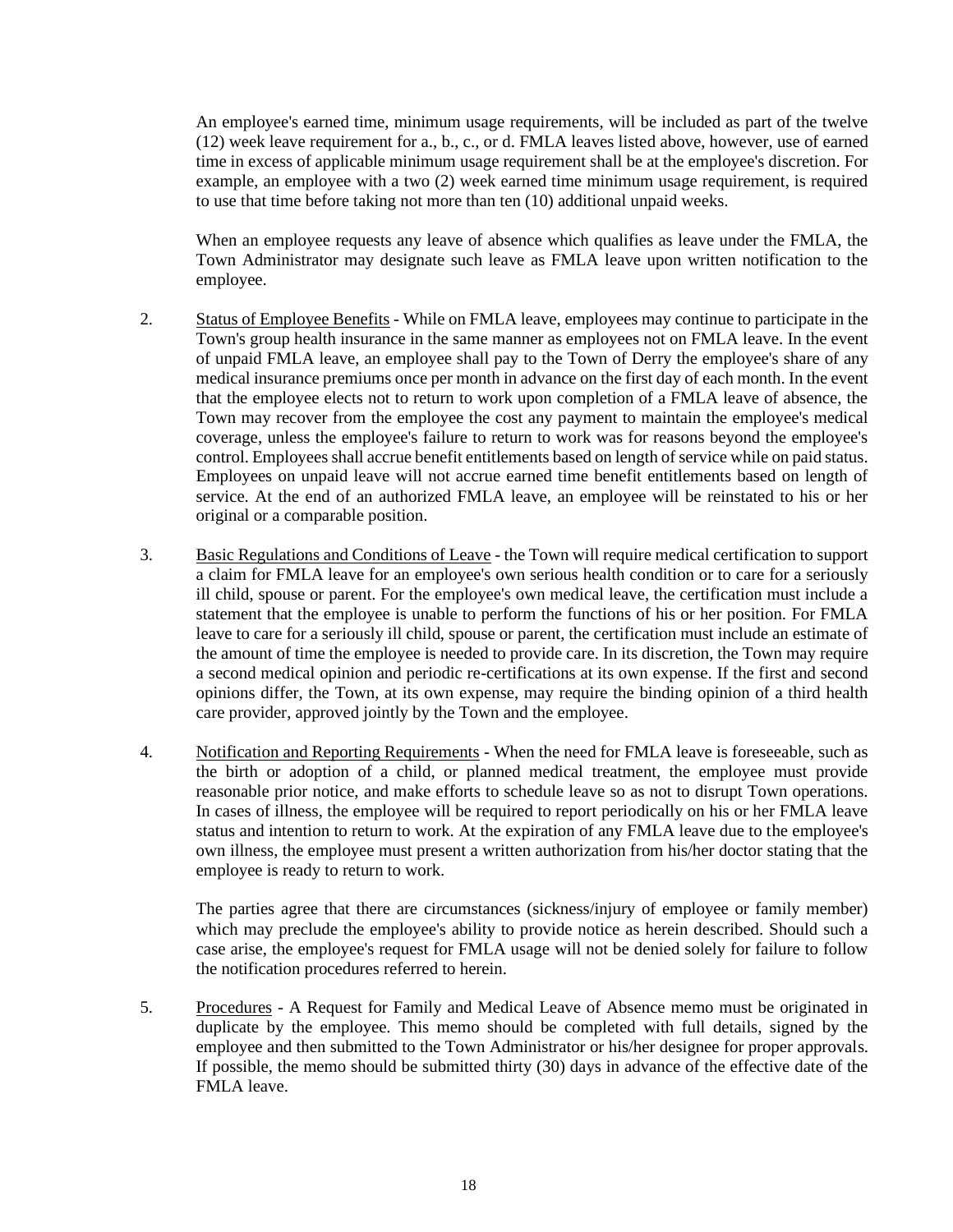All requests for FMLA leaves of absence due to illness will include the following information attached to a completed Request for Family and medical Leave of 1) the date on which the serious health condition commenced; 2) the probable duration of the condition; and 3) the appropriate medical facts within the knowledge of the health care provider regarding the condition. In addition, for purposes of FMLA leave to care for a child, spouse, or parent, the certificate should give an estimate of the amount of time that the employee is needed to provide such care.

For purposes of FMLA leave for an employee's illness, the certificate must state that the employee is unable to perform the certification for intermittent FMLA leave or FMLA leave on a reduced leave schedule for planned medical treatment, the dates on which such treatment is expected to be given and the duration of such treatment must be stated.

6. Coordination with Maternity Leave - The Town provides employees a leave of absence for the period of temporary physical disability resulting from childbirth and related medical conditions. A maternity leave begins when an employee is medically determined to be disabled and ends when medically determined to be able to return to work and is paid in accordance with the provisions of the Town's Short Term Disability Plan.

Maternity leave will be treated in the same manner as type d. FMLA leave of absence. However, maternity leaves are not limited by any measure other than the period of medical disability.

An employee who uses less than the Available Leave Weeks for type d. leave for maternity may take additional type a. FMLA leave after the end of the disability period for a period not to exceed the Available Leave Weeks.

7. Coordination with Other Town Policies; Reference to - In the event of any conflicts between this policy and other Town policies, the provisions of this policy shall govern; however, if any provision of a collective bargaining agreement exceeds the benefits offered herein, the agreement shall control for those covered employees.

#### **XXVII. EFFECT OF AGREEMENT**

- 1. This instrument constitutes the entire Agreement of the Town and the Union, arrived at as a result of collective bargaining negotiations, and may be amended hereto only by mutual agreement which shall be reduced to writing and signed by the parties hereto.
- 3. The parties acknowledge that during the negotiations which resulted in this Agreement, each had unlimited right and opportunity to make demands with respect to any subject or matter not removed by law from the area of collective bargaining, and that the understandings and agreements arrived at by the parties after the exercise of that right and the opportunity are set forth in this Agreement. Therefore, the Town and the Union, for the life of this Agreement, each voluntarily and unqualifiedly waives the right and each agrees that the other shall not be obligated, to bargain collectively with respect to any subject or matter referred to, or covered by this Agreement, or with respect to any subject or matter not specifically referred to or covered by this Agreement even though such subjects or matters may not have been within the knowledge or contemplation or either or both of the parties at the time that they negotiated or signed this Agreement.

#### **XXVIII. TRAINING**

All job-related training and/or educational costs shall be paid by the Town when employees are required or approved to attend said training and/or educational sessions.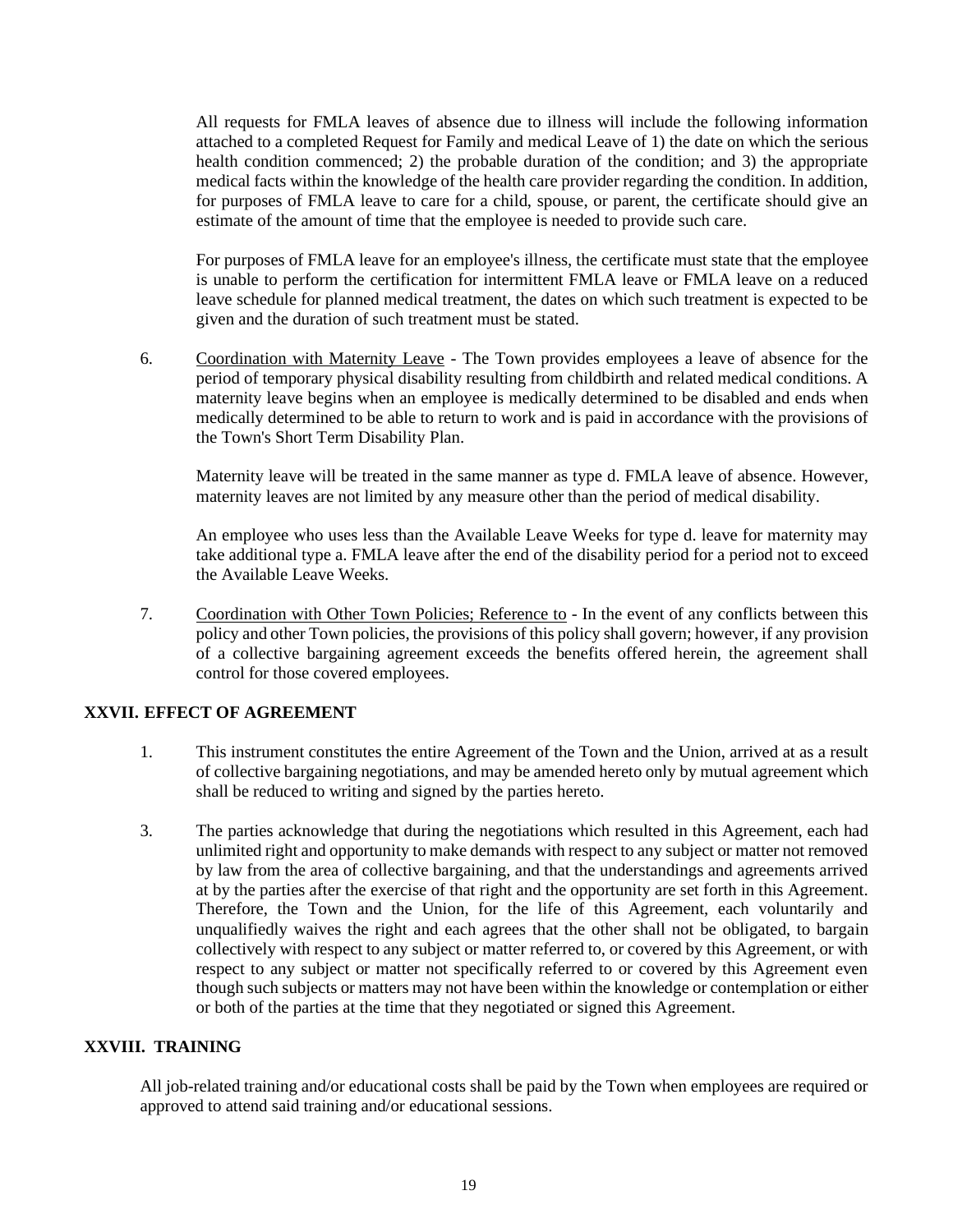- 1. All employees must be given a reasonable opportunity to learn any new job to which they are promoted or assigned.
- 2. The Town shall pay the cost of expenses of training or education; not to exceed the budgeted amount for each department every year.
- 3. Courses must be approved in advance by the Town through its department heads. Every effort will be made to notify employees of courses or short seminars being offered by an organization pertaining to their particular job assignments.
- 4. Payment will be made directly to the organization or school. Expenses such as room and board will be paid in advance. Mileage will be reimbursed to the employee.
- 5. In the event that a full program is offered by the Town for training or career development and is accepted by the employee, the employee agrees to sign a contract guaranteeing two (2) full years of service after completion of the program. If the employee does not abide by, the contract he/she shall reimburse the Town for all courses and expenses paid for under the program; unless the employee is terminated by the Town for any reason other than just cause. This section does not oblige the Town to employ the person for two (2) years.

#### **XXIX. PROMOTION**

The Town and Union recognize that promotional opportunity is crucial to the development of good and competent employees. In view of this, the Town will continue to issue promotions on a basis of ability and competence as determined by them through a process that will be both fair and equitable.

### **XXX. HEALTH AND SAFETY**

Both the Town and the Union recognize and agree it is in their best interest that the parties to this Agreement take all feasible steps to provide efficient and safe equipment and material to provide safe, clean, sanitary work conditions, and to protect the general health and safety of the employees.

#### **XXXI. UNION RIGHTS**

- 1. The Union shall be allowed the use of the facilities of the Town under the direct control of the Town Administrator and such other facilities with the approval of the appropriate governing body for meetings when such facilities are available and such meetings would not conflict with the business of the Town. Use of facilities shall be arranged according to the normal procedures required by the Town for use of Town facilities.
- 2. Staff representatives of the Union shall be allowed to visit, with prior approval, the work areas of employees during working hours and confer on the processing of grievances and or investigation of grievances that are filed to the extent that such visitations do not disrupt the work activities of the area being visited.
- 3. Dues Deduction:
	- a) Union members shall have the right to have Union dues deducted from their regular paychecks.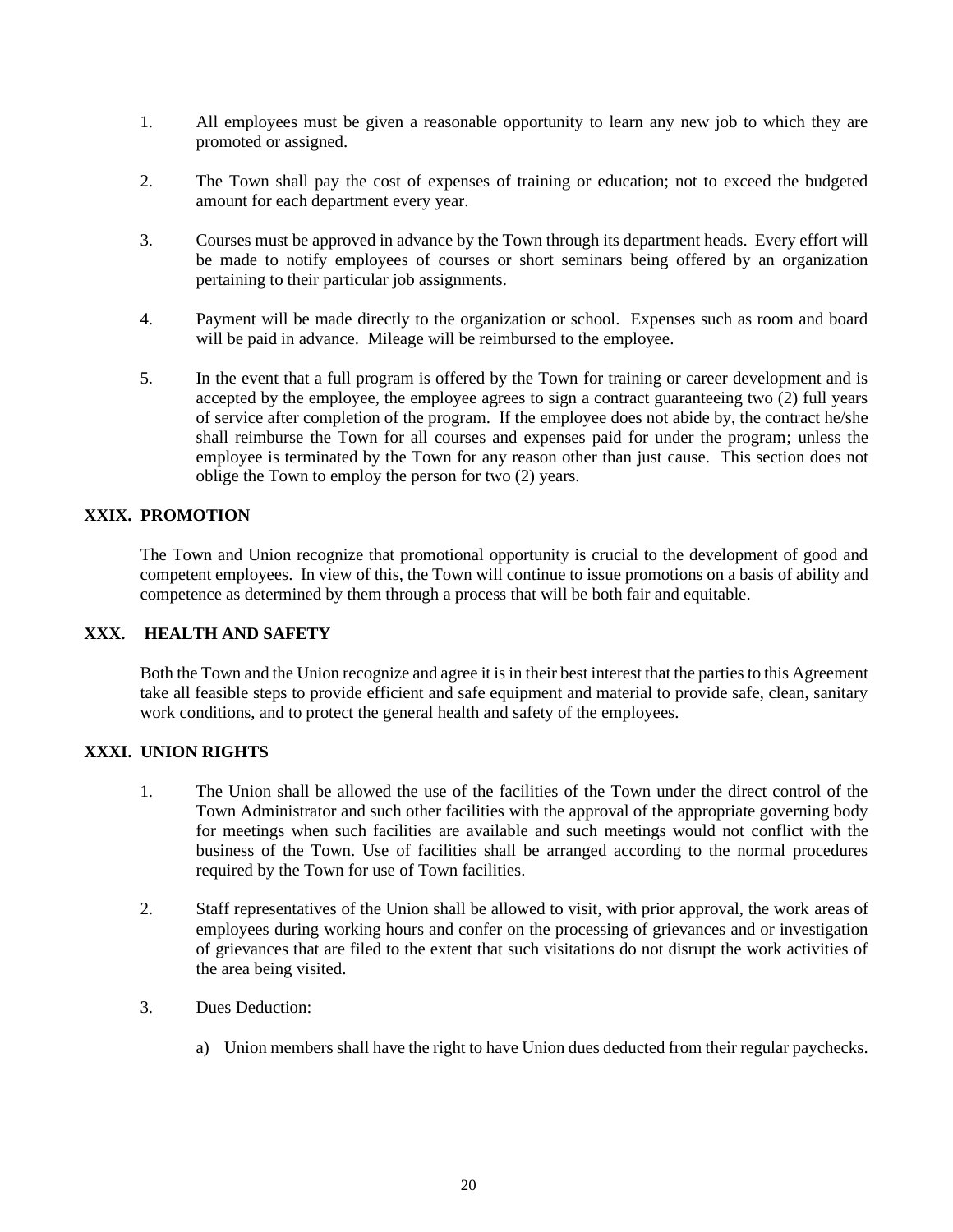- b) The Town shall transmit monthly to the Professional, Administrative and Technical Employees of Derry the dues deducted during the past month together with a list of the employees who had dues deducted and the date of such dues deductions.
- c) The Union will provide a signed dues deduction authorization to the Town from each member of the Union.
- d) In the event that an employee's check is insufficient to deduct dues after all other required deductions have been made, then no dues will be deducted or paid to the Union for that week.
- e) The Union agrees to indemnify and save harmless the Town for any actions it may take or fail to take in connection with dues deduction.
- f) The Union agrees to notify the Town in writing of the amount of the dues to be deducted from each employee, and notify the Town one month in advance of any change in the amount to be deducted.

#### **XXXII. DURATION**

- This Agreement shall remain in full force and effect for the period from July 1, 2021 through June 1. 30, 2026, or until it is replaced by a successor agreement, whichever is later, except as indicated otherwise in Paragraph 3 below.
- Renegotiation of this Agreement will be affected by written notification by one party to the other  $\overline{2}$ . not earlier than September 1, 2025, unless otherwise agreed in writing. Negotiations shall commence within four (4) weeks of receipt of such notice.
- In the event the parties have not agreed to terms and conditions for a successor agreement prior to  $\overline{3}$ . the June 30, 2026 expiration date of this Agreement, the parties agree to freeze longevity increases. The parties further agree that employee health insurance premium cost sharing shall remain at 12.5% of the health premium charged subsequent to June 30, 2026, until this agreement is replaced by a successor agreement.

IN WITNESS WHEREOF, the parties have executed this Agreement this 21<sup>st</sup> day of June, 2021.

For the Union:

Gary Snyder **Field Representative** 

**Clint Havens** 

President **Vernon Thomas** 

**Vice President** 

For the Town of Derry:

David R. Caron Town Administrator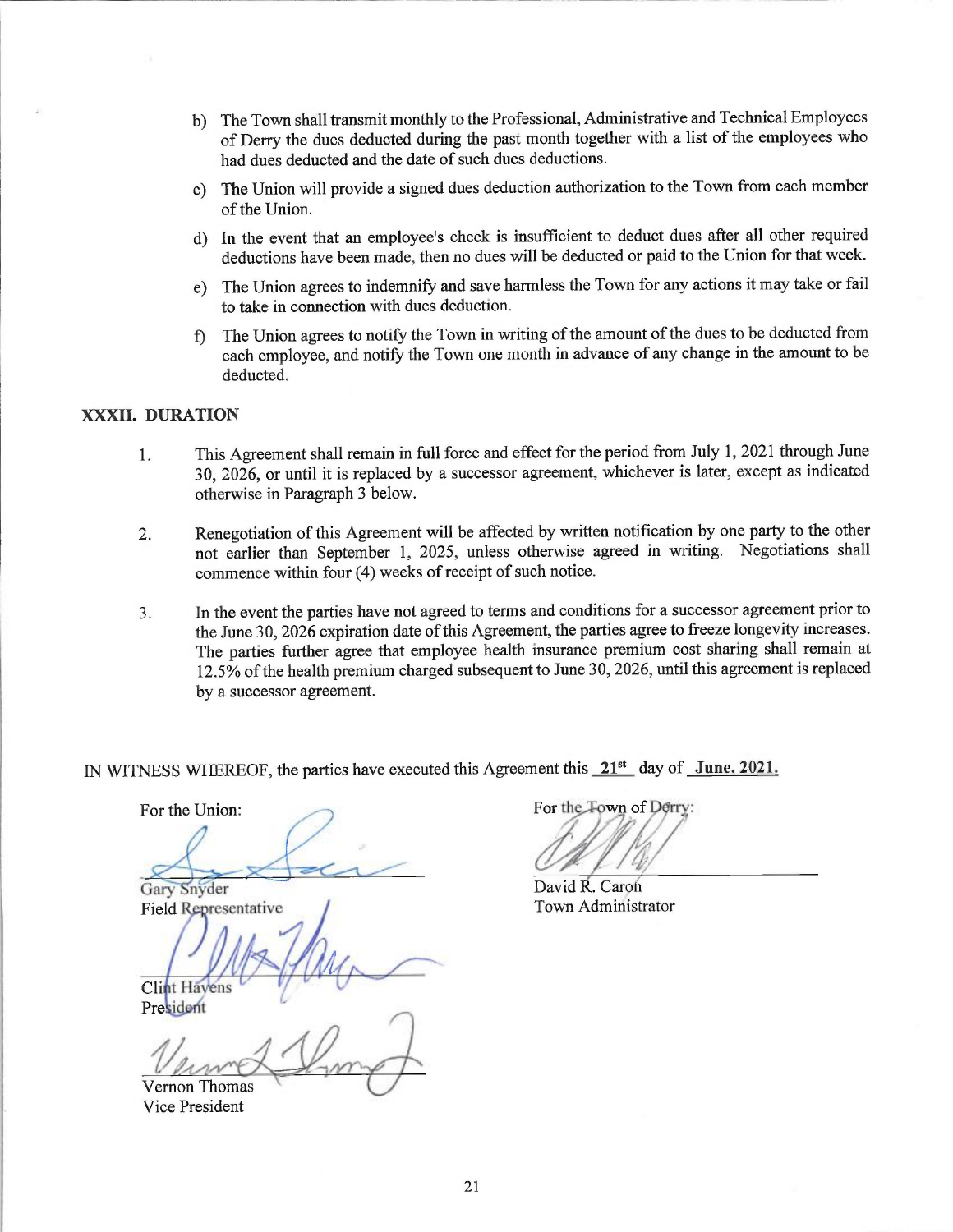### **Effective July 1, 2021 Appendix A**

| Grade       | Position                                                                                                                                                                                                                                              |        | Step 1                        | Step 2                 | Step 3                 | Step 4                 | Step 5                                                                                         | Step 6                 |
|-------------|-------------------------------------------------------------------------------------------------------------------------------------------------------------------------------------------------------------------------------------------------------|--------|-------------------------------|------------------------|------------------------|------------------------|------------------------------------------------------------------------------------------------|------------------------|
| ${\bf N}$   | Assistant Fire Chief (Exempt)<br>Deputy Director of Public Works (Exempt)<br>Police Captain (Exempt)                                                                                                                                                  | Hourly | \$46.98                       | \$49.45                | \$52.05                | \$54.77                | \$57.65<br>Annual \$97,718.40 \$102,856.00 \$108,264.00 \$113,921.60 \$119,912.00 \$127,067.20 | \$61.09                |
| $\mathbf M$ | Economic Development Coordinator (Exempt)                                                                                                                                                                                                             | Hourly | \$43.02<br>Annual \$89,481.60 | \$45.28<br>\$94,182.40 | \$47.66                | \$50.16                | \$52.79<br>\$99,132.80 \$104,332.80 \$109,803.20 \$116,708.80                                  | \$56.11                |
| L           | Director of Planning (Exempt)                                                                                                                                                                                                                         | Hourly | \$41.56<br>Annual \$86,444.80 | \$43.73<br>\$90,958.40 | \$46.02                | \$48.44                | \$50.97<br>\$95,721.60 \$100,755.20 \$106,017.60 \$112,403.20                                  | \$54.04                |
| K           | Assessor (Exempt)<br>Director of Code Enforcement (Exempt)<br>Engineering Coordinator (Exempt)<br><b>GIS/IT Manager</b> (Exempt)<br>Prosecutor Supervisor (Exempt)<br>Superintendent of Operations (Exempt)<br>Tax Collector/Municipal Agent (Exempt) | Hourly | \$39.56<br>Annual \$82,284.80 | \$41.63<br>\$86,590.40 | \$43.83<br>\$91,166.40 | \$46.13                | \$48.54<br>\$95,950.40 \$100,963.20 \$107,057.60                                               | \$51.47                |
| J           | Director of Emergency Medical Services (Exempt)<br>Director of Parks & Recreation (Exempt)<br>Prosecutor (Exempt)                                                                                                                                     | Hourly | \$36.02<br>Annual \$74,921.60 | \$37.91<br>\$78,852.80 | \$39.90<br>\$82,992.00 | \$42.00<br>\$87,360.00 | \$44.20<br>\$91,936.00                                                                         | \$46.74<br>\$97,219.20 |
| I           | Deputy Assessor (Exempt)<br>Director of Communications & IT (Exempt)<br>Network Administrator (Exempt)<br>Payroll & Benefits Administrator (Exempt)                                                                                                   | Hourly | \$33.10<br>Annual \$68,848.00 | \$34.84<br>\$72,467.20 | \$36.67<br>\$76,273.60 | \$38.58<br>\$80,246.40 | \$40.60<br>\$84,448.00                                                                         | \$43.02<br>\$89,481.60 |
| H           | Environmental Engineer (Exempt)<br>Staff Accountant/Internal Auditor (Exempt)                                                                                                                                                                         | Hourly | \$30.19<br>Annual \$62,795.20 | \$31.79<br>\$66,123.20 | \$33.45<br>\$69,576.00 | \$35.22<br>\$73,257.60 | \$37.07<br>\$77,105.60                                                                         | \$39.32<br>\$81,785.60 |
| G           | Human Services Administrator (Exempt)                                                                                                                                                                                                                 | Hourly | \$28.77<br>Annual \$59,841.60 | \$30.28<br>\$62,982.40 | \$31.88<br>\$66,310.40 | \$33.55<br>\$69,784.00 | \$35.31<br>\$73,444.80                                                                         | \$37.40<br>\$77,792.00 |
| ${\bf F}$   | Cable Facility Coordinator (Exempt)<br>Engineering Tech II (Non-Exempt)<br>Utility Assets Coordinator (Non-Exempt)                                                                                                                                    | Hourly | \$27.38<br>Annual \$56,950.40 | \$28.81<br>\$59,924.80 | \$30.33<br>\$63,086.40 | \$31.92<br>\$66,393.60 | \$33.60<br>\$69,888.00                                                                         | \$35.61<br>\$74,068.80 |
| E           | Executive Secretary (Non-Exempt)                                                                                                                                                                                                                      | Hourly | \$25.17                       | \$26.51                | \$27.89                | \$29.36                | \$30.90                                                                                        | \$32.70                |
| ${\bf D}$   | Recreation Coordinator (Non-Exempt)                                                                                                                                                                                                                   | Hourly | \$24.06                       | \$25.35                | \$26.66                | \$28.07                | \$29.55                                                                                        | \$31.31                |
| $\mathsf C$ | Vacant                                                                                                                                                                                                                                                | Hourly | \$21.95                       | \$23.09                | \$24.32                | \$25.57                | \$26.93                                                                                        | \$29.33                |
| B           | Vacant                                                                                                                                                                                                                                                | Hourly | \$20.85                       | \$21.95                | \$23.09                | \$24.32                | \$25.57                                                                                        | \$27.13                |
| A           | Animal Control Officer (Non-Exempt)                                                                                                                                                                                                                   | Hourly | \$19.80                       | \$20.84                | \$21.92                | \$23.07                | \$24.29                                                                                        | \$25.72                |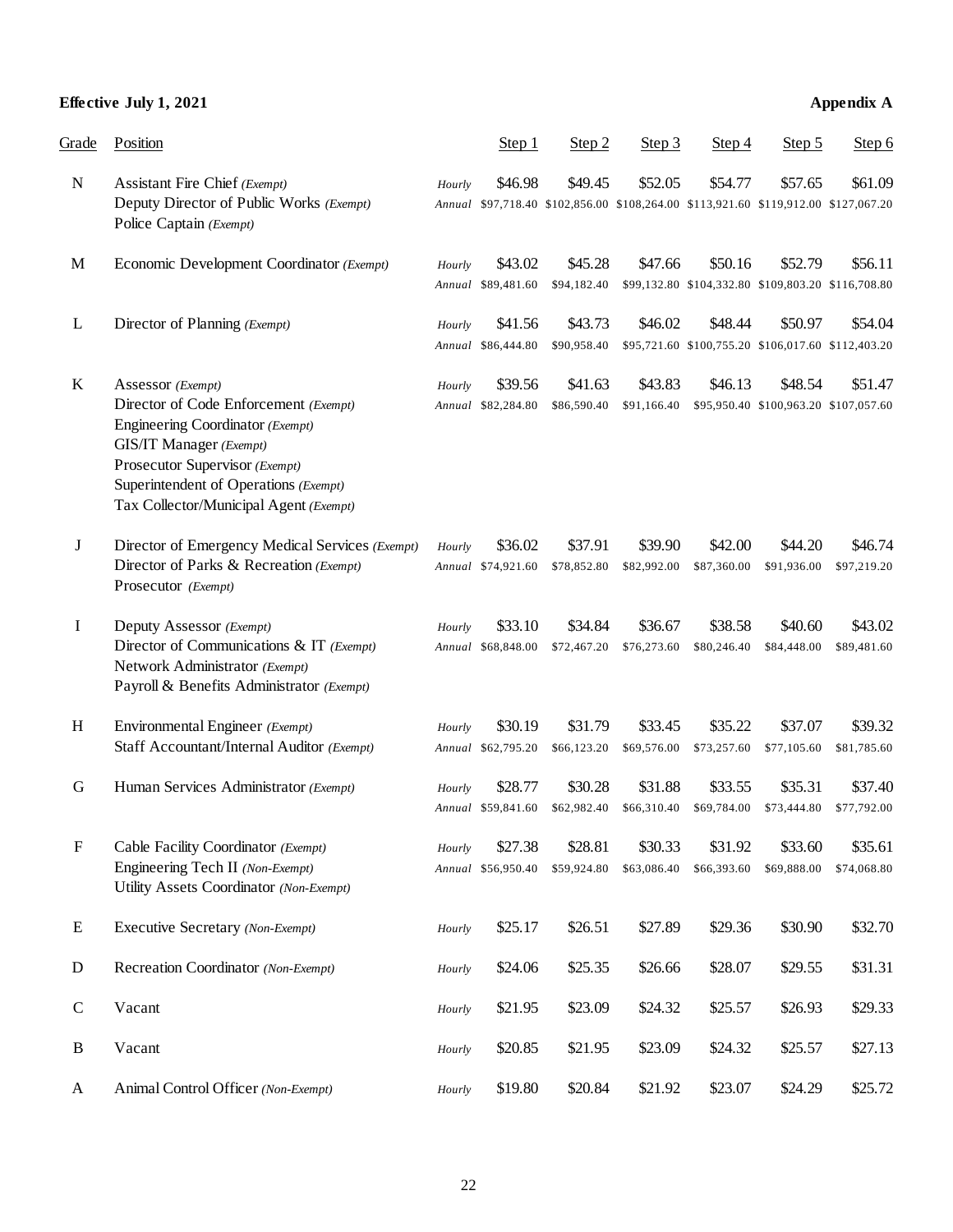## **Effective July 1, 2022 - 2% Cost of Living Adjustment Appendix B**

| Grade                     | Position                                                                                                                                                                                                                                              |                  | Step 1                 | Step 2                 | Step 3                 | Step 4                 | Step 5                                                                                  | Step 6                 |
|---------------------------|-------------------------------------------------------------------------------------------------------------------------------------------------------------------------------------------------------------------------------------------------------|------------------|------------------------|------------------------|------------------------|------------------------|-----------------------------------------------------------------------------------------|------------------------|
| ${\bf N}$                 | Assistant Fire Chief (Exempt)<br>Deputy Director of Public Works (Exempt)<br>Police Captain (Exempt)                                                                                                                                                  | Hourly<br>Annual | \$47.92                | \$50.44                | \$53.09                | \$55.87                | \$58.80<br>\$99,673.60 \$104,915.20 \$110,427.20 \$116,209.60 \$122,304.00 \$129,604.80 | \$62.31                |
| M                         | Economic Development Coordinator (Exempt)                                                                                                                                                                                                             | Hourly<br>Annual | \$43.88<br>\$91,270.40 | \$46.19                | \$48.61                | \$51.16                | \$53.85<br>\$96,075.20 \$101,108.80 \$106,412.80 \$112,008.00 \$119,038.40              | \$57.23                |
| L                         | Director of Planning (Exempt)                                                                                                                                                                                                                         | Hourly<br>Annual | \$42.39<br>\$88,171.20 | \$44.60<br>\$92,768.00 | \$46.94                | \$49.41                | \$51.99<br>\$97,635.20 \$102,772.80 \$108,139.20 \$114,649.60                           | \$55.12                |
| $\rm K$                   | Assessor (Exempt)<br>Director of Code Enforcement (Exempt)<br>Engineering Coordinator (Exempt)<br><b>GIS/IT Manager</b> (Exempt)<br>Prosecutor Supervisor (Exempt)<br>Superintendent of Operations (Exempt)<br>Tax Collector/Municipal Agent (Exempt) | Hourly<br>Annual | \$40.35<br>\$83,928.00 | \$42.46<br>\$88,316.80 | \$44.71<br>\$92,996.80 | \$47.05                | \$49.51<br>\$97,864.00 \$102,980.80 \$109,200.00                                        | \$52.50                |
| J                         | Director of Emergency Medical Services (Exempt)<br>Director of Parks & Recreation (Exempt)<br>Prosecutor (Exempt)                                                                                                                                     | Hourly<br>Annual | \$36.74<br>\$76,419.20 | \$38.67<br>\$80,433.60 | \$40.70<br>\$84,656.00 | \$42.84<br>\$89,107.20 | \$45.08<br>\$93,766.40                                                                  | \$47.67<br>\$99,153.60 |
| $\bf{I}$                  | Deputy Assessor (Exempt)<br>Director of Communications & IT (Exempt)<br>Network Administrator (Exempt)<br>Payroll & Benefits Administrator (Exempt)                                                                                                   | Hourly<br>Annual | \$33.76<br>\$70,220.80 | \$35.54<br>\$73,923.20 | \$37.40<br>\$77,792.00 | \$39.35<br>\$81,848.00 | \$41.41<br>\$86,132.80                                                                  | \$43.88<br>\$91,270.40 |
| H                         | Environmental Engineer (Exempt)<br>Staff Accountant/Internal Auditor (Exempt)                                                                                                                                                                         | Hourly<br>Annual | \$30.79<br>\$64,043.20 | \$32.43<br>\$67,454.40 | \$34.12<br>\$70,969.60 | \$35.92<br>\$74,713.60 | \$37.81<br>\$78,644.80                                                                  | \$40.11<br>\$83,428.80 |
| G                         | Human Services Administrator (Exempt)                                                                                                                                                                                                                 | Hourly<br>Annual | \$29.35<br>\$61,048.00 | \$30.89<br>\$64,251.20 | \$32.52<br>\$67,641.60 | \$34.22<br>\$71,177.60 | \$36.02<br>\$74,921.60                                                                  | \$38.15<br>\$79,352.00 |
| $\boldsymbol{\mathrm{F}}$ | Cable Facility Coordinator (Exempt)<br>Engineering Tech II (Non-Exempt)<br>Utility Assets Coordinator (Non-Exempt)                                                                                                                                    | Hourly<br>Annual | \$27.93<br>\$58,094.40 | \$29.39<br>\$61,131.20 | \$30.94<br>\$64,355.20 | \$32.56<br>\$67,724.80 | \$34.27<br>\$71,281.60                                                                  | \$36.32<br>\$75,545.60 |
| E                         | Executive Secretary (Non-Exempt)                                                                                                                                                                                                                      | Hourly           | \$25.67                | \$27.04                | \$28.45                | \$29.95                | \$31.52                                                                                 | \$33.35                |
| $\mathbf D$               | Recreation Coordinator (Non-Exempt)                                                                                                                                                                                                                   | Hourly           | \$24.54                | \$25.86                | \$27.19                | \$28.63                | \$30.14                                                                                 | \$31.94                |
| $\mathbf C$               | Vacant                                                                                                                                                                                                                                                | Hourly           | \$22.39                | \$23.55                | \$24.81                | \$26.08                | \$27.47                                                                                 | \$29.92                |
| B                         | Vacant                                                                                                                                                                                                                                                | Hourly           | \$21.27                | \$22.39                | \$23.55                | \$24.81                | \$26.08                                                                                 | \$27.67                |
| $\mathbf{A}$              | Animal Control Officer (Non-Exempt)                                                                                                                                                                                                                   | Hourly           | \$20.20                | \$21.26                | \$22.36                | \$23.53                | \$24.78                                                                                 | \$26.23                |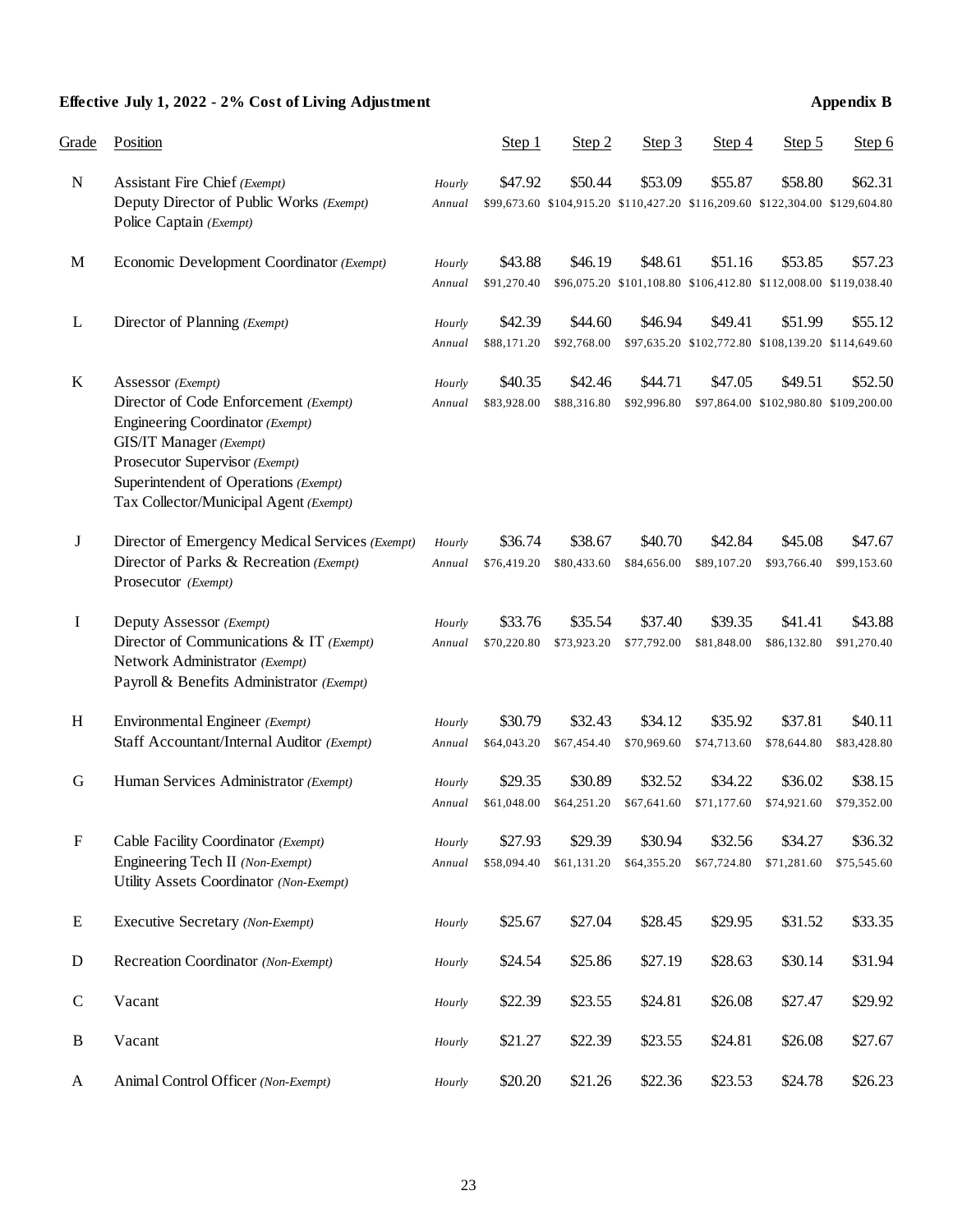## **Effective July 1, 2023 - 2% Cost of Living Adjustment Appendix C**

| Grade        | Position                                                                                                                                                                                                                                              |                  | Step 1                 | Step 2                 | Step 3                 | Step 4                 | Step 5                                                                                          | Step 6                              |
|--------------|-------------------------------------------------------------------------------------------------------------------------------------------------------------------------------------------------------------------------------------------------------|------------------|------------------------|------------------------|------------------------|------------------------|-------------------------------------------------------------------------------------------------|-------------------------------------|
| ${\bf N}$    | Assistant Fire Chief (Exempt)<br>Deputy Director of Public Works (Exempt)<br>Police Captain (Exempt)                                                                                                                                                  | Hourly           | \$48.88                | \$51.45                | \$54.15                | \$56.99                | \$59.98<br>Annual \$101,670.40 \$107,016.00 \$112,632.00 \$118,539.20 \$124,758.40 \$132,204.80 | \$63.56                             |
| M            | Economic Development Coordinator (Exempt)                                                                                                                                                                                                             | Hourly<br>Annual | \$44.76<br>\$93,100.80 | \$47.11                | \$49.58                | \$52.18                | \$54.93<br>\$97,988.80 \$103,126.40 \$108,534.40 \$114,254.40 \$121,409.60                      | \$58.37                             |
| L            | Director of Planning (Exempt)                                                                                                                                                                                                                         | Hourly<br>Annual | \$43.24<br>\$89,939.20 | \$45.49<br>\$94,619.20 | \$47.88                | \$50.40                | \$53.03<br>\$99,590.40 \$104,832.00 \$110,302.40 \$116,937.60                                   | \$56.22                             |
| $\bf K$      | Assessor (Exempt)<br>Director of Code Enforcement (Exempt)<br>Engineering Coordinator (Exempt)<br><b>GIS/IT Manager</b> (Exempt)<br>Prosecutor Supervisor (Exempt)<br>Superintendent of Operations (Exempt)<br>Tax Collector/Municipal Agent (Exempt) | Hourly<br>Annual | \$41.16<br>\$85,612.80 | \$43.31<br>\$90,084.80 | \$45.60<br>\$94,848.00 | \$47.99                | \$50.50<br>\$99,819.20 \$105,040.00 \$111,384.00                                                | \$53.55                             |
| $\bf J$      | Director of Emergency Medical Services (Exempt)<br>Director of Parks & Recreation (Exempt)<br>Prosecutor (Exempt)                                                                                                                                     | Hourly<br>Annual | \$37.47<br>\$77,937.60 | \$39.44<br>\$82,035.20 | \$41.51<br>\$86,340.80 | \$43.70<br>\$90,896.00 | \$45.98                                                                                         | \$48.62<br>\$95,638.40 \$101,129.60 |
| I            | Deputy Assessor (Exempt)<br>Director of Communications & IT (Exempt)<br>Network Administrator (Exempt)<br>Payroll & Benefits Administrator (Exempt)                                                                                                   | Hourly<br>Annual | \$34.44<br>\$71,635.20 | \$36.25<br>\$75,400.00 | \$38.15<br>\$79,352.00 | \$40.14<br>\$83,491.20 | \$42.24<br>\$87,859.20                                                                          | \$44.76<br>\$93,100.80              |
| H            | Environmental Engineer (Exempt)<br>Staff Accountant/Internal Auditor (Exempt)                                                                                                                                                                         | Hourly<br>Annual | \$31.41<br>\$65,332.80 | \$33.08<br>\$68,806.40 | \$34.80<br>\$72,384.00 | \$36.64<br>\$76,211.20 | \$38.57<br>\$80,225.60                                                                          | \$40.91<br>\$85,092.80              |
| G            | Human Services Administrator (Exempt)                                                                                                                                                                                                                 | Hourly<br>Annual | \$29.94<br>\$62,275.20 | \$31.51<br>\$65,540.80 | \$33.17<br>\$68,993.60 | \$34.90<br>\$72,592.00 | \$36.74<br>\$76,419.20                                                                          | \$38.91<br>\$80,932.80              |
| ${\bf F}$    | Cable Facility Coordinator (Exempt)<br>Engineering Tech II (Non-Exempt)<br>Utility Assets Coordinator (Non-Exempt)                                                                                                                                    | Hourly<br>Annual | \$28.49<br>\$59,259.20 | \$29.98<br>\$62,358.40 | \$31.56<br>\$65,644.80 | \$33.21<br>\$69,076.80 | \$34.96<br>\$72,716.80                                                                          | \$37.05<br>\$77,064.00              |
| E            | Executive Secretary (Non-Exempt)                                                                                                                                                                                                                      | Hourly           | \$26.18                | \$27.58                | \$29.02                | \$30.55                | \$32.15                                                                                         | \$34.02                             |
| $\mathbf D$  | Recreation Coordinator (Non-Exempt)                                                                                                                                                                                                                   | Hourly           | \$25.03                | \$26.38                | \$27.73                | \$29.20                | \$30.74                                                                                         | \$32.58                             |
| $\mathbf C$  | Vacant                                                                                                                                                                                                                                                | Hourly           | \$22.84                | \$24.02                | \$25.31                | \$26.60                | \$28.02                                                                                         | \$30.52                             |
| $\, {\bf B}$ | Vacant                                                                                                                                                                                                                                                | Hourly           | \$21.70                | \$22.84                | \$24.02                | \$25.31                | \$26.60                                                                                         | \$28.22                             |
| $\mathbf{A}$ | Animal Control Officer (Non-Exempt)                                                                                                                                                                                                                   | Hourly           | \$20.60                | \$21.69                | \$22.81                | \$24.00                | \$25.28                                                                                         | \$26.75                             |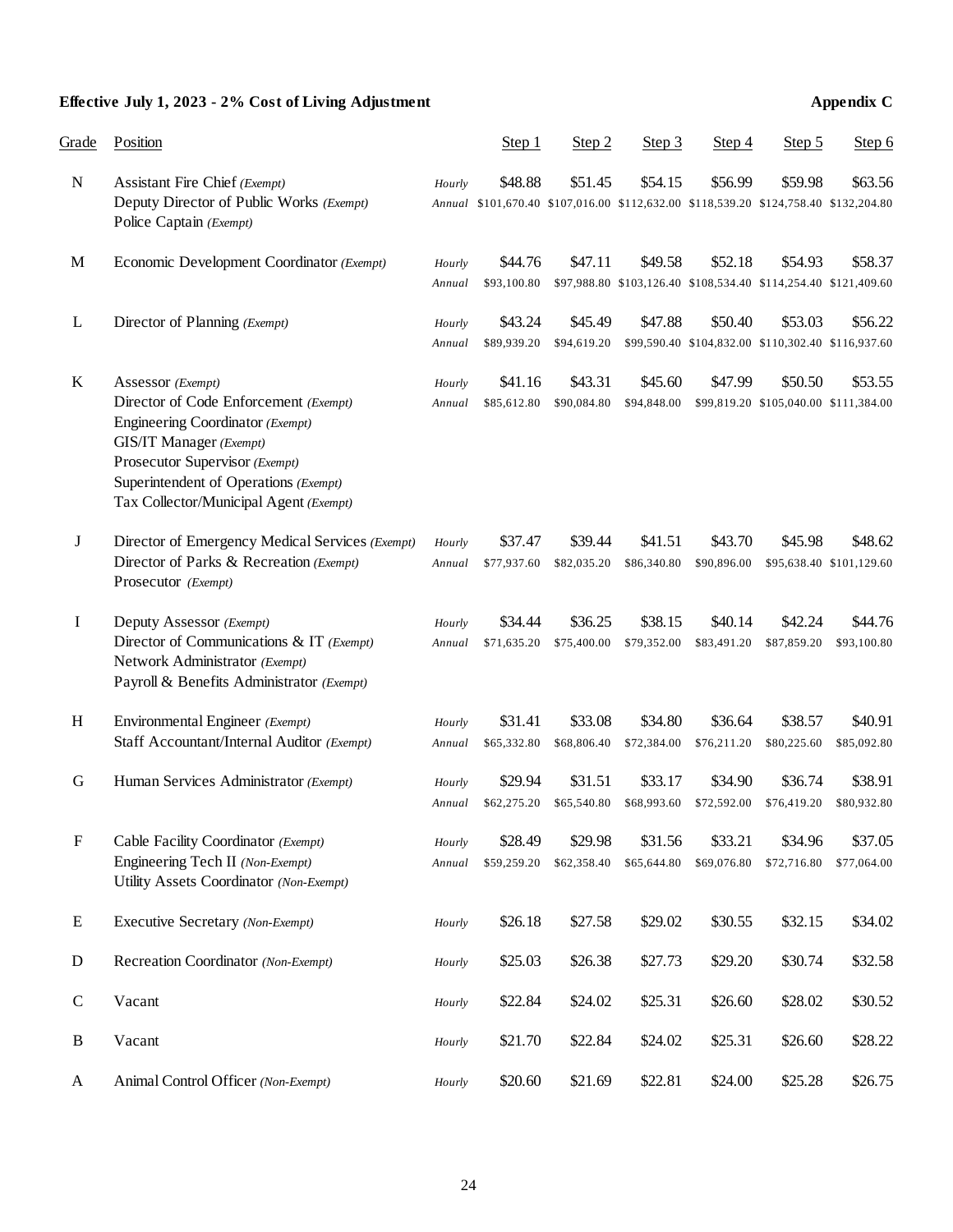## **Effective July 1, 2024 - 2% Cost of Living Adjustment Appendix D**

| Grade                     | Position                                                                                                                                                                                                                                              |                  | Step 1                 | Step 2                 | Step 3                 | Step 4                 | Step 5                                                                                          | Step 6                              |
|---------------------------|-------------------------------------------------------------------------------------------------------------------------------------------------------------------------------------------------------------------------------------------------------|------------------|------------------------|------------------------|------------------------|------------------------|-------------------------------------------------------------------------------------------------|-------------------------------------|
| ${\bf N}$                 | Assistant Fire Chief (Exempt)<br>Deputy Director of Public Works (Exempt)<br>Police Captain (Exempt)                                                                                                                                                  | Hourly           | \$49.86                | \$52.48                | \$55.23                | \$58.13                | \$61.18<br>Annual \$103,708.80 \$109,158.40 \$114,878.40 \$120,910.40 \$127,254.40 \$134,846.40 | \$64.83                             |
| M                         | Economic Development Coordinator (Exempt)                                                                                                                                                                                                             | Hourly<br>Annual | \$45.66<br>\$94,972.80 | \$48.05                | \$50.57                | \$53.22                | \$56.03<br>\$99,944.00 \$105,185.60 \$110,697.60 \$116,542.40 \$123,843.20                      | \$59.54                             |
| L                         | Director of Planning (Exempt)                                                                                                                                                                                                                         | Hourly<br>Annual | \$44.10<br>\$91,728.00 | \$46.40                | \$48.84                | \$51.41                | \$54.09<br>\$96,512.00 \$101,587.20 \$106,932.80 \$112,507.20 \$119,267.20                      | \$57.34                             |
| $\bf K$                   | Assessor (Exempt)<br>Director of Code Enforcement (Exempt)<br>Engineering Coordinator (Exempt)<br><b>GIS/IT Manager</b> (Exempt)<br>Prosecutor Supervisor (Exempt)<br>Superintendent of Operations (Exempt)<br>Tax Collector/Municipal Agent (Exempt) | Hourly<br>Annual | \$41.98<br>\$87,318.40 | \$44.18<br>\$91,894.40 | \$46.51                | \$48.95                | \$51.51<br>\$96,740.80 \$101,816.00 \$107,140.80 \$113,609.60                                   | \$54.62                             |
| $\bf J$                   | Director of Emergency Medical Services (Exempt)<br>Director of Parks & Recreation (Exempt)<br>Prosecutor (Exempt)                                                                                                                                     | Hourly<br>Annual | \$38.22<br>\$79,497.60 | \$40.23<br>\$83,678.40 | \$42.34<br>\$88,067.20 | \$44.57<br>\$92,705.60 | \$46.90                                                                                         | \$49.59<br>\$97,552.00 \$103,147.20 |
| I                         | Deputy Assessor (Exempt)<br>Director of Communications & IT (Exempt)<br>Network Administrator (Exempt)<br>Payroll & Benefits Administrator (Exempt)                                                                                                   | Hourly<br>Annual | \$35.13<br>\$73,070.40 | \$36.98<br>\$76,918.40 | \$38.91<br>\$80,932.80 | \$40.94<br>\$85,155.20 | \$43.08<br>\$89,606.40                                                                          | \$45.66<br>\$94,972.80              |
| H                         | Environmental Engineer (Exempt)<br>Staff Accountant/Internal Auditor (Exempt)                                                                                                                                                                         | Hourly<br>Annual | \$32.04<br>\$66,643.20 | \$33.74<br>\$70,179.20 | \$35.50<br>\$73,840.00 | \$37.37<br>\$77,729.60 | \$39.34<br>\$81,827.20                                                                          | \$41.73<br>\$86,798.40              |
| G                         | Human Services Administrator (Exempt)                                                                                                                                                                                                                 | Hourly<br>Annual | \$30.54<br>\$63,523.20 | \$32.14<br>\$66,851.20 | \$33.83<br>\$70,366.40 | \$35.60<br>\$74,048.00 | \$37.47<br>\$77,937.60                                                                          | \$39.69<br>\$82,555.20              |
| $\boldsymbol{\mathrm{F}}$ | Cable Facility Coordinator (Exempt)<br>Engineering Tech II (Non-Exempt)<br>Utility Assets Coordinator (Non-Exempt)                                                                                                                                    | Hourly<br>Annual | \$29.06<br>\$60,444.80 | \$30.58<br>\$63,606.40 | \$32.19<br>\$66,955.20 | \$33.87<br>\$70,449.60 | \$35.66<br>\$74,172.80                                                                          | \$37.79<br>\$78,603.20              |
| E                         | Executive Secretary (Non-Exempt)                                                                                                                                                                                                                      | Hourly           | \$26.70                | \$28.13                | \$29.60                | \$31.16                | \$32.79                                                                                         | \$34.70                             |
| $\mathbf D$               | Recreation Coordinator (Non-Exempt)                                                                                                                                                                                                                   | Hourly           | \$25.53                | \$26.91                | \$28.28                | \$29.78                | \$31.35                                                                                         | \$33.23                             |
| $\mathbf C$               | Vacant                                                                                                                                                                                                                                                | Hourly           | \$23.30                | \$24.50                | \$25.82                | \$27.13                | \$28.58                                                                                         | \$31.13                             |
| $\, {\bf B}$              | Vacant                                                                                                                                                                                                                                                | Hourly           | \$22.13                | \$23.30                | \$24.50                | \$25.82                | \$27.13                                                                                         | \$28.78                             |
| A                         | Animal Control Officer (Non-Exempt)                                                                                                                                                                                                                   | Hourly           | \$21.01                | \$22.12                | \$23.27                | \$24.48                | \$25.79                                                                                         | \$27.29                             |